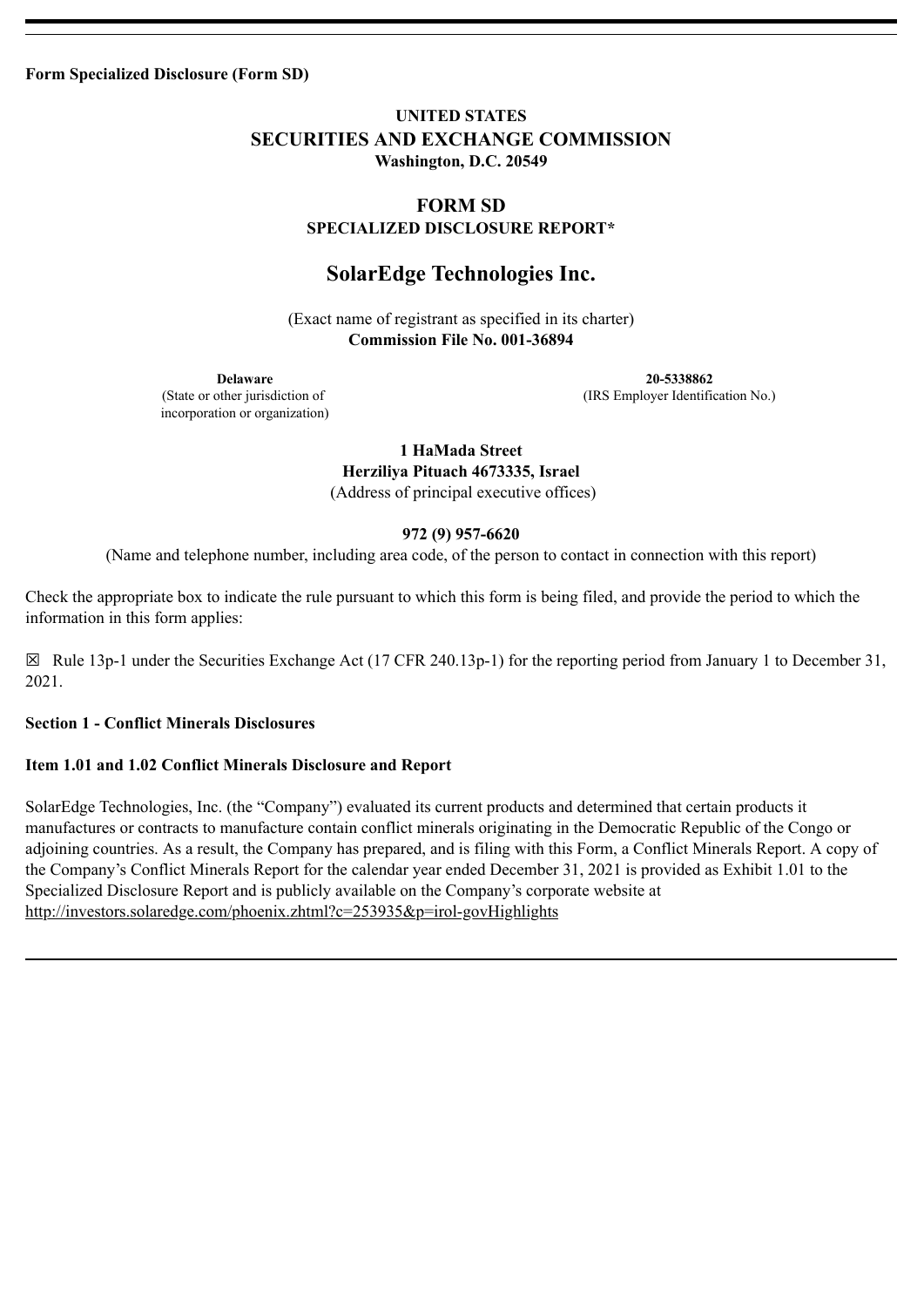## **Section 2 - Exhibits**

**Item 2.01 Exhibits**

**Exhibit Number Description**

[1.01](#page-2-0) Conflicts Minerals Report for the reporting period January 1, 2021 to [December](#page-2-0) 31, 2021

#### **Signature**

*Pursuant to the requirements of the Securities Exchange Act of 1934, the registrant has duly caused this report to be signed on its behalf by the duly authorized undersigned.*

SolarEdge Technologies Inc.

*/s/ Rachel Prishkolnik By:* Rachel Prishkolnik *VP General Counsel & Corporate Secretary*

May 31*,* 2022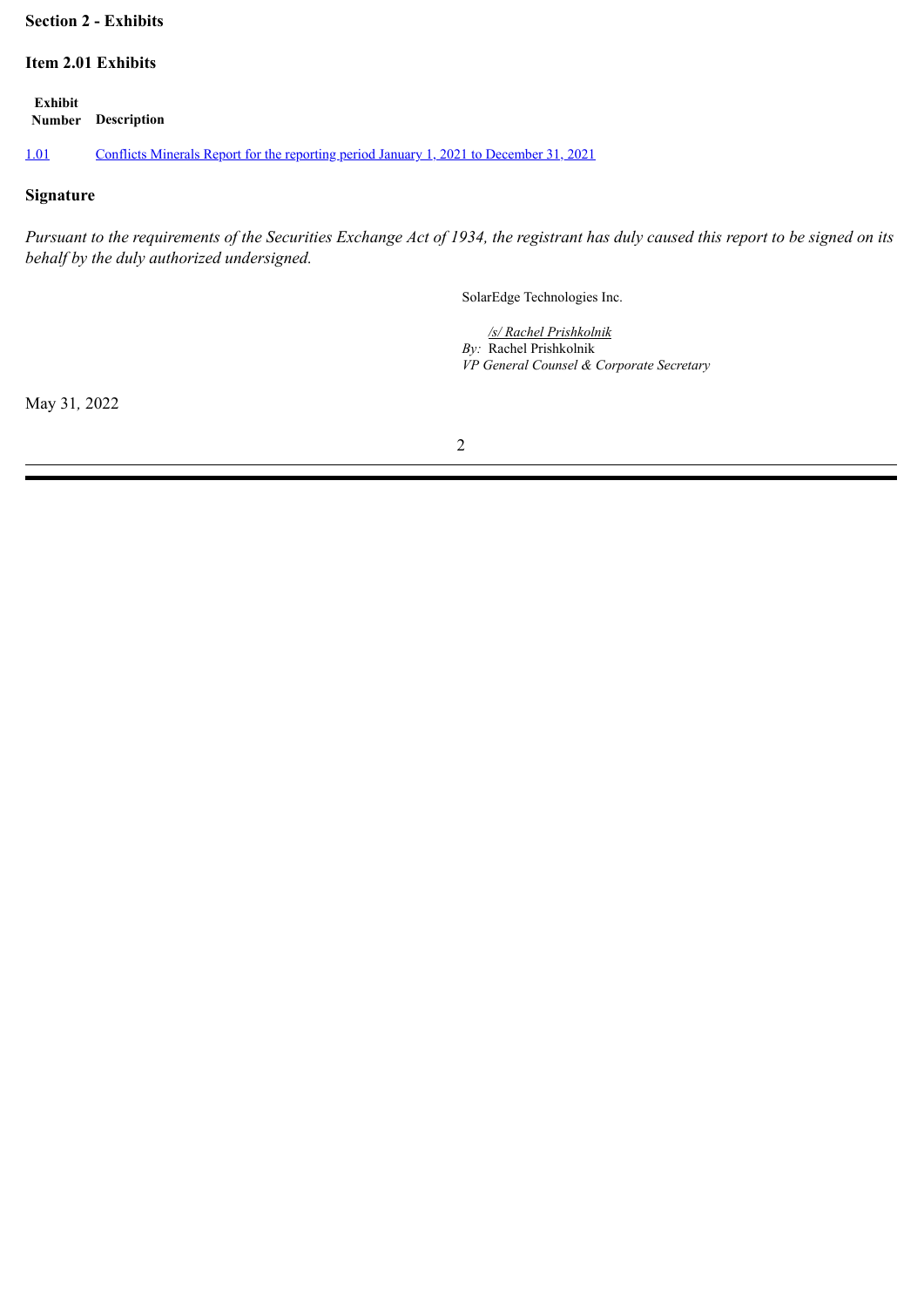<span id="page-2-0"></span>

## **SolarEdge Technologies, Inc.**

## **Conflict Minerals Report For the calendar year ended December 31, 2021**

### **1. Introduction**

SolarEdge Technologies, Inc., together with its wholly-owned subsidiaries ("SolarEdge" or the "Company," "we," "our" or "us"), has prepared this Conflict Minerals Report pursuant to Rule 13p-1 under the Securities Exchange Act of 1934 and the requirements of Form SD (collectively, the "Rule").

We are a leading provider of an optimized inverter solution that changed the way power is harvested and managed in photovoltaic (also known as PV) systems. Our direct current or DC, optimized inverter system maximizes power generation while lowering the cost of energy produced by the PV system, for improved return on investment, or RoI. Additional benefits of the DC optimized inverter system include comprehensive and advanced safety features, improved design flexibility, and improved operating and maintenance, or O&M, with module-level and remote monitoring. The typical SolarEdge optimized inverter system consists of inverters, power optimizers, a communication device which enables access to a cloud based monitoring platform and in many cases, additional smart energy management solutions. Our solutions address a broad range of solar market segments, from residential solar installations to commercial and small utility scale solar installations. Since we began commercial shipments in 2010, we have shipped approximately 29.5 gigawatts of our DC optimized inverter systems and our products have been installed in solar PV systems in 133 countries.

Since introducing the optimized inverter solution in 2010, SolarEdge has expanded its activity to other areas of smart energy technology, both through organic growth and through acquisitions. By leveraging world-class engineering capabilities and with a relentless focus on innovation, SolarEdge now offers energy solutions which include not only residential, commercial, and large scale PV systems but also product offerings in the areas of residential batteries, energy storage systems, or ESS, and backup, electric vehicle, or EV components and charging capabilities, home energy management, grid services and virtual power plants, lithium-ion batteries and uninterrupted power supply, known as UPS solutions.

We were founded in 2006 and began commercial shipments in 2010. As of March 31, 2022, we have shipped approximately 89.6 million power optimizers, 3.7 million inverters and 16.3 thousand residential batteries. Over 2.6 million installations, many of which may include multiple inverters, are currently connected to, and monitored through, our cloud based monitoring platform. As of March 31, 2022, we have shipped approximately 31.6 GW of our DC optimized inverter systems and approximately 160.4 MW of our residential batteries.

#### **2. Overview; Applicability of Conflict Minerals Rule to SolarEdge**

SolarEdge has performed an internal assessment and determined that certain Conflict Minerals are necessary to the functionality or production of our products. Accordingly, for the purposes of this assessment, all of the products that were in production in the calendar year 2021 were considered (the "Covered Products").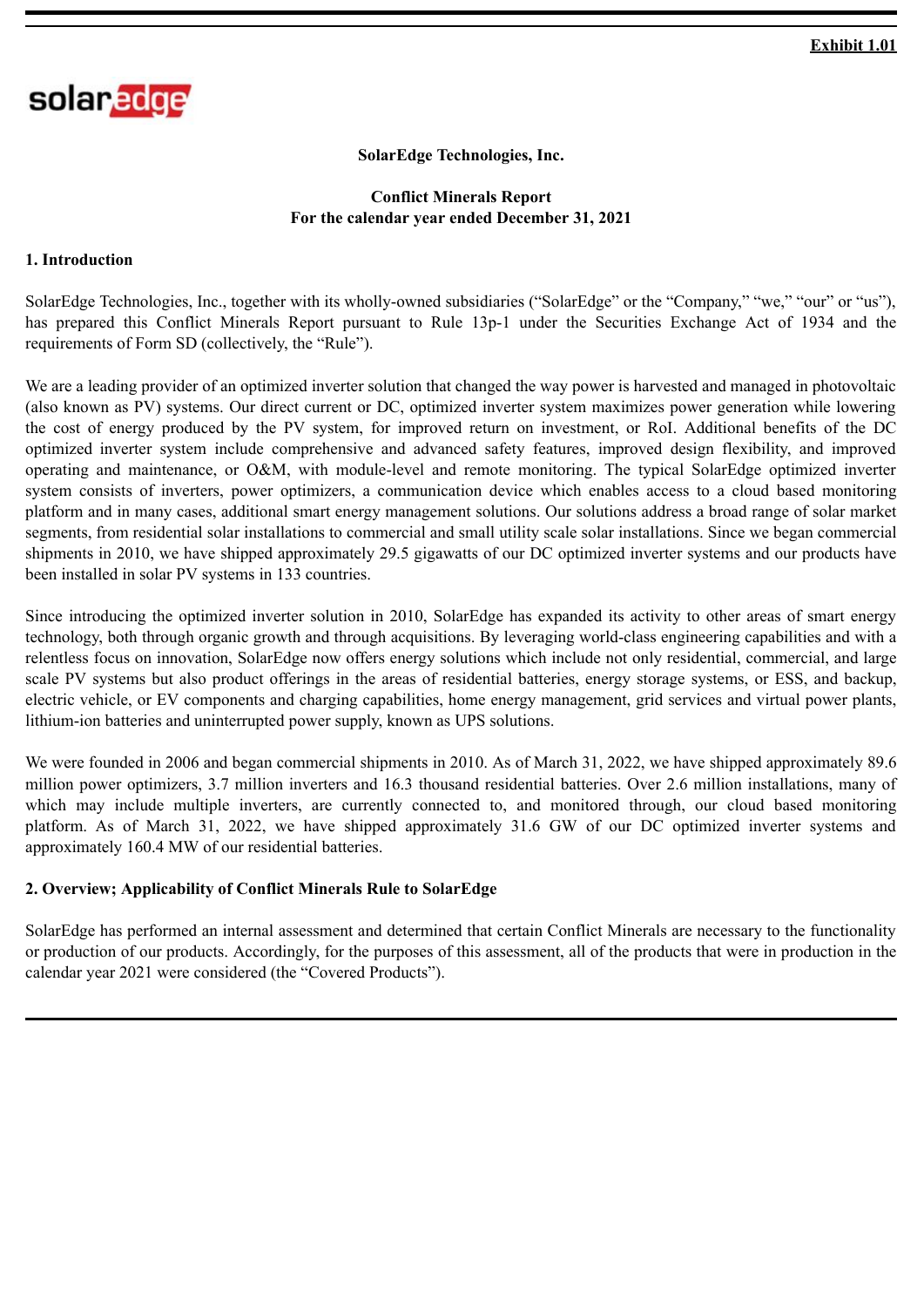SolarEdge is several levels removed from the mining of minerals (Conflict Minerals or otherwise). We also do not make purchases of raw ore or unrefined minerals and make no purchases in the Democratic Republic of Congo ("DRC") or an adjoining country (together, the "Covered Countries"). SolarEdge therefore has limited influence over the sourcing of the necessary Conflict Minerals in the products that it manufactures or contracts to manufacture (we sometimes refer herein to these products that contain necessary Conflict Minerals as "in-scope products"). In addition, due to its position in the supply chain, SolarEdge depends upon its suppliers for information concerning the origin of the Conflict Minerals contained in its in-scope products. However, through the efforts described in this Conflict Minerals Report, SolarEdge seeks to ensure that its suppliers source responsibly. Minerals including tantalum, tin, tungsten and gold ("3TG") are classified as "Conflict Minerals" and are necessary to the functionality or production of certain products that we manufacture or contract to manufacture. As such, we are subject to the Rule with respect to those necessary Conflict Minerals. The Rule requires us to conduct in good faith a reasonable country of origin inquiry ("RCOI") into those necessary Conflict Minerals to determine whether they originated in the Covered Countries or are from recycled or scrap sources. If, as a result of our RCOI procedures, we know that any of our necessary Conflict Minerals originated in a covered country and are not from recycled or scrap materials, or if we have reason to believe that our necessary Conflict Minerals may have originated in a covered country and have reason to believe that they may not be from recycled or scrap sources, then we are required to exercise due diligence to determine the source and chain of custody of such Conflict Minerals to conclude if they are DRC conflict-free or not.

### **3. Description of Product Identification and RCOI Processes**

We have concluded that, during the 2021 calendar year, we have manufactured and contracted to manufacture products containing certain Conflict Minerals. As such, we conducted an RCOI process to determine whether any of the Conflict Minerals originated, or may have originated, in the Covered Countries and whether such Conflict Minerals originated from recycled or scrap sources.

We conducted an assessment to determine which of our direct suppliers may be providing components of our products that are likely to contain Conflict Minerals. We employed a collaborative process to identify the applicable list of components and suppliers to focus our efforts, consulting with members of our supply chain department including suppliers, senior management and other individuals familiar with the manufacturing and component sourcing processes. We verified with such personnel that the population of components and suppliers was complete and comprehensive for our 2021 products. We then identified the list of suppliers that we directly procured materials from ("tier one" or "direct" suppliers) to survey. This list includes suppliers that supplied components to our third-party equipment manufacturers on our behalf and those suppliers from whom we purchased components directly, all between January 1, 2021 and December 31, 2021.

We used a Conflict Minerals Reporting Template (the "CMRT" or the "Template"), which was developed by the Responsible Minerals Initiative (RMI) (formerly the Conflict-Free Sourcing Initiative) to facilitate disclosure and communication of information regarding smelters that provide material to a company's supply chain. Our RCOI consisted of surveying tier one suppliers confirmed to have supplied products or components to us that contain Conflict Minerals that are used to manufacture our products.

SolarEdge identified 1007 suppliers (the "Suppliers") that provided components for products manufactured during the calendar year 2021. Of those Suppliers, SolarEdge's outreach was to all suppliers that provided components, parts or products that SolarEdge determined contained or potentially contained necessary Conflict Minerals. In connection with its scoping determination, SolarEdge reviewed product specifications, supply chain records and bills of material, made internal engineering and supplier inquiries, commissioned Assent Compliance ("Assent"), an independent third-party consultant, and made use of other information known to it regarding the materials composition of its products.

## **4. Reasonable Country of Origin Inquiry (RCOI)**

As required by the Rule, SolarEdge conducted a "reasonable country of origin inquiry" with respect to calendar year 2021. Our outreach included 1007 suppliers that provided components, parts or products that SolarEdge determined contained or potentially contained necessary Conflict Minerals incorporated into products manufactured by us. In connection with this examination, SolarEdge reviewed product specifications, supply chain records and bills of material, made internal engineering and supplier inquiries and utilized other information known to us regarding the materials composition of our products.

In order to identify the source of those components, parts and products, SolarEdge sent letters to its suppliers, informing them of the Rule and SolarEdge's policy on Conflict Minerals, asking them to comply with the Rule. We also requested that suppliers upload completed CMRTs versions 6.1 directly to ACM, a software-as-a-service (SaaS) platform provided by Assent that enables users to complete and track supplier communications, for validation, assessment and management. The goal of data validation is to increase the accuracy of submissions and identify any contradictory answers in the CMRT. The results of data validation contribute to the program's health assessment and are shared with the suppliers to ensure they understand areas that require further clarifications or improvement. Training and education to guide suppliers on best practices and use of the CMRT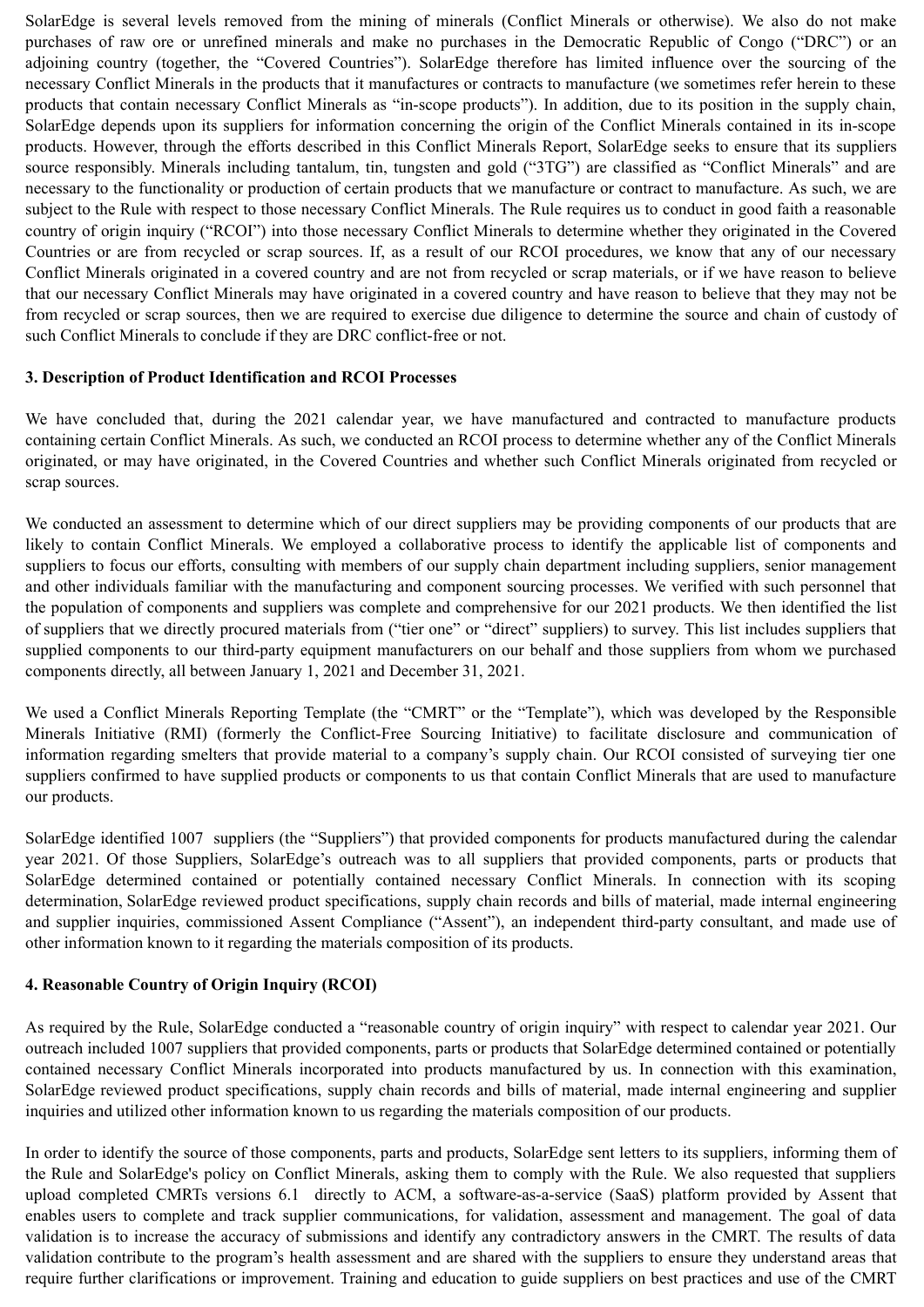template was included. Since some suppliers may remain unresponsive to feedback, we track program gaps to account for future improvement opportunities. We also enabled suppliers to contact SolarEdge directly and provide a CMRT report using versions 6.1. We used these methods to query and transmit sourcing information along the supply chain. The CMRT includes questions regarding a company's conflict-free policy, engagement with its direct suppliers, and a listing of the smelters the company and its suppliers use. The total number of Suppliers who delivered satisfactory CMRT was 453 .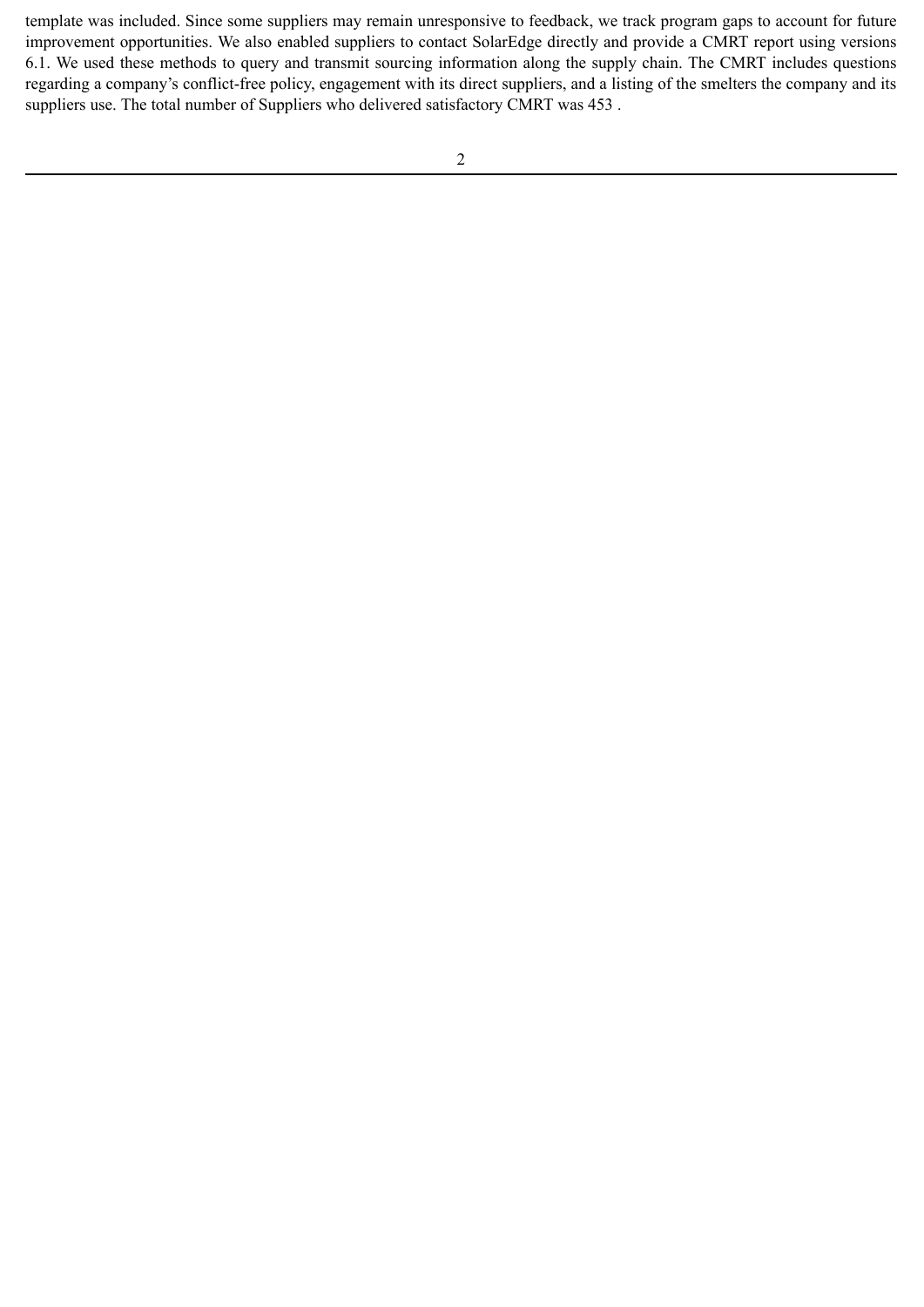We compared the smelters and refiners identified in the surveys against the lists of facilities which have received a conflict free designation by the Responsible Minerals Assurance Process ("RMAP"), a program of RMI, or other independent third-party audit program. We rely on the RMAP as an independent third-party audit solution through which mineral sources are identified and independently evaluated. We do not have direct relationship with smelters and refiners, and do not perform direct audits of these entities within the supply chain.

When suppliers provided us with chain surveys containing incomplete or potentially inaccurate information, we followed up with such suppliers to seek additional clarifying information. Unresponsive suppliers were contacted on a regular basis both by automatic emails, manual outreach, and in certain nonresponsive cases, through telephone.

For 2021, SolarEdge identified 333 smelters and refiners that processed or may have processed the necessary Conflict Minerals contained in our in-scope products, as described in the Smelter and Refiner list attached as Annex A as well as in the Country of Origin Information attached as Annex B.

Pursuant to the Conflict Minerals Rule, based on the results of its reasonable country of origin inquiry, SolarEdge was required to conduct due diligence for 2021. Because we were unable to identify the source of all products in our supply chain, our reasonable country of origin inquiry utilized the same processes and procedures as our due diligence. These processes and procedures are described below.

### **Due Diligence**

### **Design of Due Diligence**

SolarEdge utilizes due diligence measures relating to Conflict Minerals that are intended to conform with, in all material respects, the criteria set forth in the Organization for Economic Co-operation and Development's Due Diligence Guidance for Responsible Supply Chains of Minerals from Conflict-Affected and High-Risk Areas, including the Supplement on Tin, Tantalum and Tungsten and the Supplement on Gold (Third Edition 2016) (the "OECD Guidance"). The OECD Guidance has established a five-step framework for due diligence as a basis for responsible global supply chain management of minerals from conflictaffected and high-risk areas. Our Conflict Minerals due diligence process includes: a Conflict Minerals Policy, a governance charter with cross-functional team members and senior executives, communication to, and engagement of, suppliers, due diligence compliance process and measurement, record-keeping and escalation procedures. We report to the Audit Committee and the Board of Directors with respect to our due diligence process and compliance obligations. Selected elements of our program design are discussed below.

## **Due Diligence Performed**

#### *Step 1: Establish Strong Company Management Systems*

In 2021 we published our supplier code of conduct ("SCoC"), which includes provisions regarding, among others, ethics, safety, environmental protection, human rights, and fair employment. As of December 31, 2021, over 100 key suppliers have signed their acknowledgment of the SCoC terms. In 2021, we also conducted on-site audits of three contract manufacturers and one major raw material supplier of ours in connection with their compliance with the SCoC requirements, and are aiming to expand these efforts in 2022.SolarEdge has also adopted a Conflict Mineral Policy which provides further clarification of the principles of the SCoC and SolarEdge's human rights approach regarding illegal trade of natural resources.

As part of our policy, SolarEdge is committed to respect human rights and the environment in accordance with accepted international conventions and practices, and we strive to ensure that all materials used in our products come from socially and environmentally responsible sources.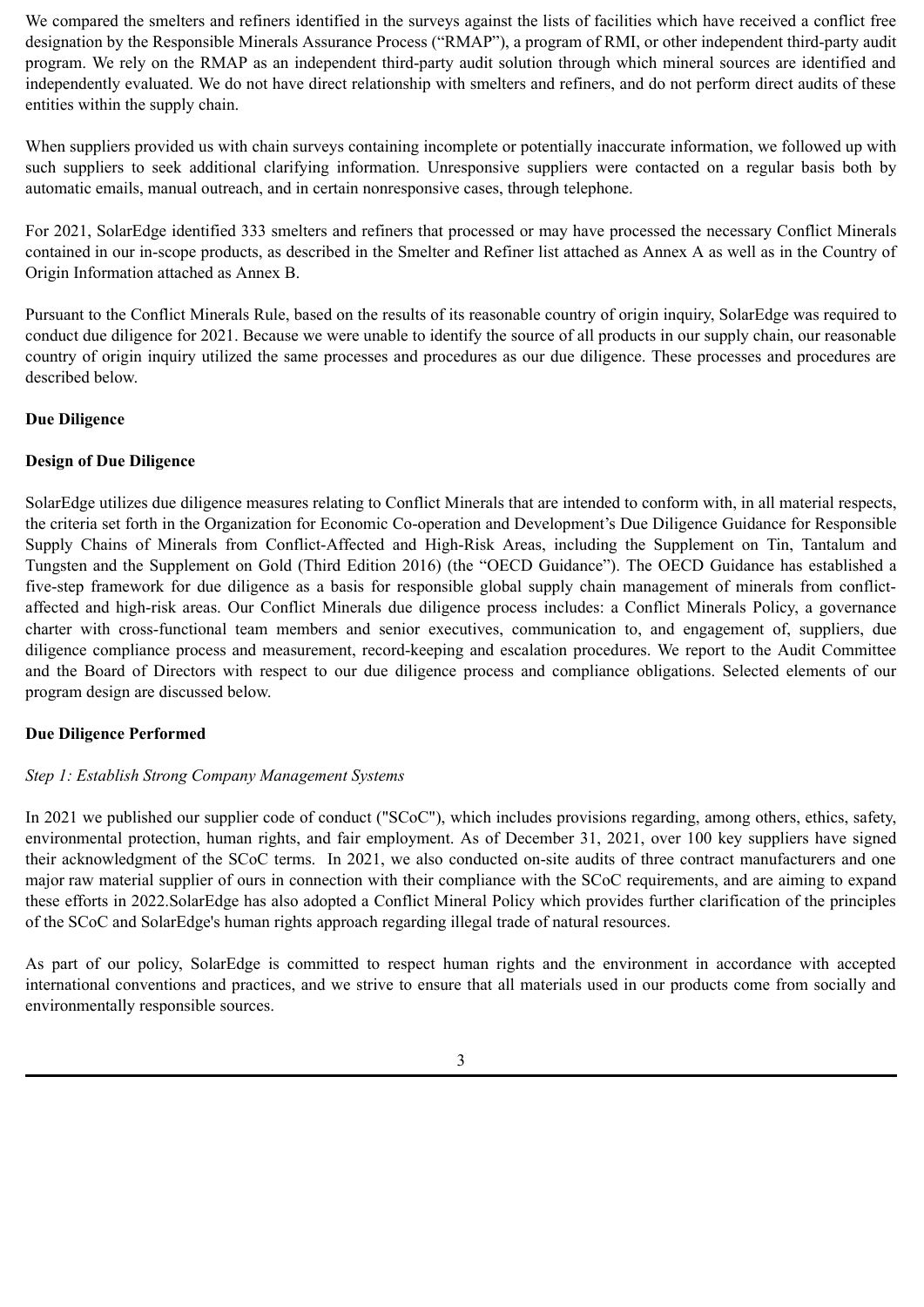We communicate our policy to our suppliers and it is available at: http://media.corporateir.net/media\_files/IROL/25/253935/SolarEdge\_CM%20Policy\_comments\_%20v7%20clean.pdf (the "Conflict Minerals Policy"). In addition, in support of our compliance efforts, we have established a steering committee for enforcement of this Conflict Minerals Policy. The steering committee team consists of senior staff under SolarEdge's legal department, supply chain management group and core technologies. The team members have been made aware of the Conflict Minerals Rule, the OECD Guidance, SolarEdge's Conflict Minerals Policy and governance charter and have established SolarEdge's procedures for reviewing and validating supplier responses to its inquiries.

The SolarEdge Conflict Minerals Policy includes a grievance mechanism whereby employees and suppliers can report suspected violations of the policy.

SolarEdge also utilizes an independent third-party consultant to advise it on certain aspects of its compliance, as well as a thirdparty software provider as a basis for to enhance the supplier data collection process and help minimize responsible sourcing risks.

The following steps have also been adopted:

- 1. Implementing a system of controls and transparency over the mineral supply chain through the use of the CMRT.
- 2. Maintaining records relating to our Conflict Minerals program for 5 years. We store all of the information and findings in a database that can be audited by internal or external parties.
- 3. Implementing standard contract language requiring suppliers to agree to timely respond and conduct an appropriate due diligence inquiry following any request by SolarEdge for information on any goods delivered containing Conflict Minerals, as defined under the Rule.

#### *Step 2. Identify and Assess Risks n the Supply Chain*

To assist us with our supply chain due diligence, we engaged an independent third-party consultant for conducting outreach to our Suppliers and archiving responses from Suppliers. We conducted a supply chain survey requesting direct suppliers to identify smelters and refiners and country of origin, through use of the Template.

We, in conjunction with our independent third-party consultant, reviewed our entire known component and outsourced manufacturing supply chain for the calendar year 2021, which consisted of approximately 1007 suppliers. Our outreach included 1007 Suppliers that provided components, parts or products that were determined by SolarEdge to contain or potentially contain necessary Conflict Minerals and that were incorporated into products manufactured by us. The responses were reviewed against criteria developed internally and, where necessary, we reached out for further engagement and to receive additional information from our suppliers. These criteria included untimely or incomplete responses, as well as inconsistencies within the data reported in the Template. We worked directly with these suppliers to receive revised responses.

We compared the RMI validated smelter list against those smelters identified by our suppliers and, as described in our Conflict Minerals Policy, SolarEdge does not purchase Conflict Minerals directly from mines, smelters or refiners. Tracing minerals to their sources is a challenge that requires us to rely on our suppliers in our efforts to achieve supply chain transparency, including for obtaining information regarding the origin of the Conflict Minerals.

Risk mitigation activities are initiated whenever a supplier's CMRT reports a facility of concern. Suppliers with submissions that included any smelters of concern were immediately provided with feedback instructing the supplier to take their own independent risk mitigation activities. Examples include a submission of a product level CMRT to better identify the connection to products that they supply to SolarEdge. Suppliers are given clear performance objectives and within reasonable timeframes with the ultimate goal of elimination of smelters of concern from the supply chain. In addition, suppliers are guided to the educational resources on mitigating the risk identified through the CMRT collection process.

#### *Step 3. Design and Implement a Strategy to Respond to Identified Risks*

We work with a significant number of suppliers and they are diverse in terms of size. Based on our research from publicly available data, 82 of our Suppliers that replied, which represent 18.1% (82 out of 453 Suppliers), are also SEC registrants and subject to the Rule. After SolarEdge receives CMRT responses from Suppliers, it reviews the responses. SolarEdge follows up with Suppliers whose CMRT appears to be incomplete or contain errors or inaccuracies, requesting that the Supplier submit a revised response. For illustration purposes, the following are some of the steps that SolarEdge takes in this process: 1) verifying smelters according to RMI smelters list; 2) validating questions in the CMRT file and ensuring that the answers are logical and reasonable, and 3) verifying and cross checking between the smelter location and the RMI smelter approved list. Any smelter's location in the DRC which is not RMI approved is flagged for further review.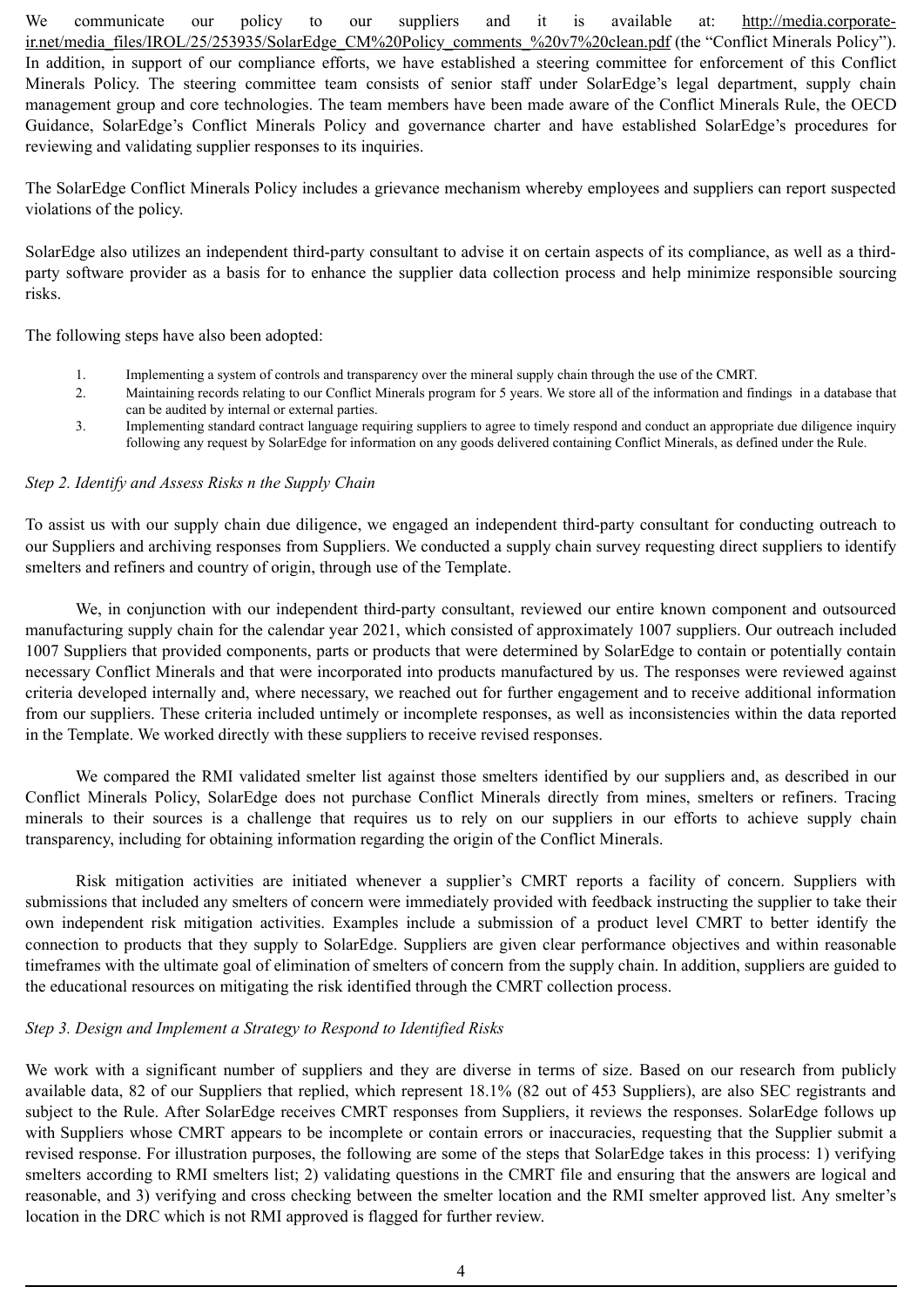If a completed CMRT indicates a smelter or refiner, SolarEdge reviews this information against the Standard Smelter Names tab of the CMRT and the lists of "compliant" and "active" smelters and refiners published by the RMI. If an indicated smelter or refiner is not listed on the Standard Smelter Names tab or the Commerce Department List, or listed as compliant by the RMI, SolarEdge requests the assistance of the supplier or contacts the listed entity to attempt to determine whether that entity is actually a smelter or refiner, the mine or location of origin of the Conflict Minerals processed by the smelter or refiner and whether it is known to obtain Conflict Minerals from sources that directly or indirectly finance or benefit armed groups in any of the Covered Countries.

SolarEdge reports back to senior management, summarizing our risk mitigation efforts.

## *Step 4. Independent Third-Party Audit of Smelter/Refiner's Due Diligence Practices*

SolarEdge does not have a direct relationship with 3TG smelters and refiners. As a result, SolarEdge does not perform direct audits of these entities within its supply chain, but rather relies on due diligence performed by organizations such as the Responsible Minerals Assurance Process ("RMAP"). Our independent third-party service provider, Assent, also directly contacted smelters and refiners that are not currently enrolled in the RMAP to encourage their participation and gather information regarding each facilities' sourcing practices on behalf of its compliance partners. SolarEdge is a signatory of this communication in accordance with the requirements of downstream companies detailed in the OECD Guidance.

## *Step 5. Report Annually on Supply Chain Due Diligence*

SolarEdge files a Form SD and, to the extent required, a Conflict Minerals Report, with the Securities and Exchange Commission and makes these filings publicly available on the Company's corporate website at http://investors.solaredge.com/phoenix.zhtml?  $c=253935$ &p=irol-govHighlights.

## **Results of Assessment**

Based on the information obtained through the due diligence process described above, we do not have sufficient information to determine the products containing Conflict Minerals and/or the country of origin of the Conflict Minerals in those products and/or the facilities used to process Conflict Minerals in those products.

Tracing minerals back to the mine of origin is a complex aspect of responsible sourcing in our supply chain. By adopting methodology outlined by the RMI's joint industry programs and outreach initiatives and requiring that our Suppliers conform with standards that meet the OECD guidelines and report to us using the Template, we have determined that seeking information about 3TG smelters and refiners in our supply chain represents the most reasonable effort we can make to determine the mines or location of origin of the 3TG in our supply chain and responses to such inquiries represent the most reasonable source information available. Through this joint industry effort, we have made reasonable efforts to make a reasonable determination of the mines or locations of origin of the 3TG in our supply chain. We were unable, however, to ascertain the specific country of origin and/or chain of custody of all necessary Conflict Minerals processed by the facilities that contributed to our Covered Products.

SolarEdge approached 1007 suppliers. Out of these:

Number of suppliers who replied (response rate): 453 (45%). - Out of these: Number of suppliers who provided data at a company level: 236 (52.1%) Number of suppliers who provided data at a product level: 47 (10.3%) Number of suppliers which provided data according to a custom made description: 26(5.7%) Number of suppliers which were classified as "Free no 3TG": 149 ( 32.9%) Number of suppliers which were classified as "Non-DRC 3TGs": 139 (30.6%) Number of suppliers which were classified as "DRC conflict free" (from DRC, all SORs are certified): 84 ( 18.5%) Number of suppliers which were classified as "DRC Conflict Undeterminable"": 55 ( 12.1%)

Smelter and Refiner list attached as Annex A as well as in the Country of Origin Information attached as Annex B.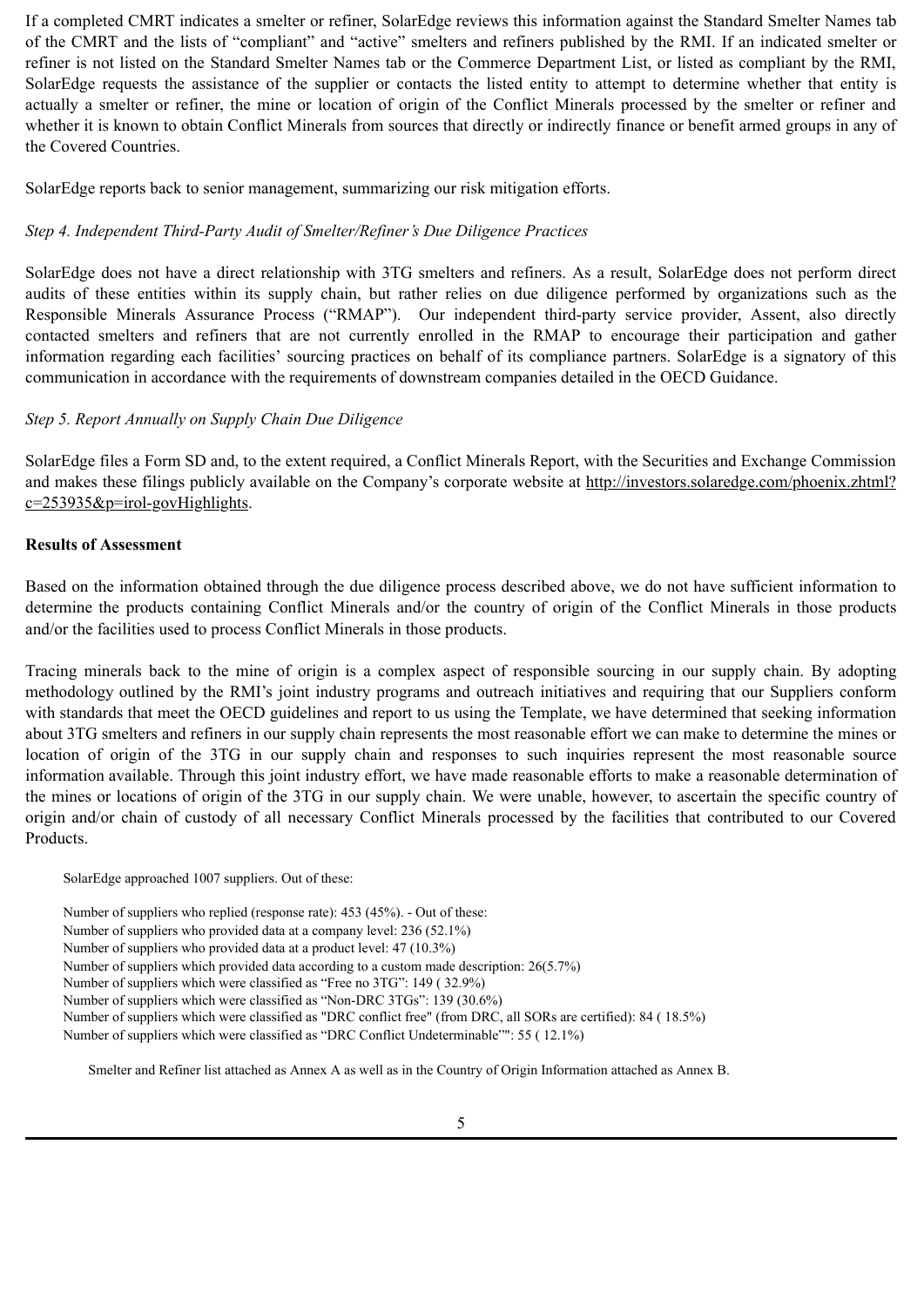|              | Comply & Active | Total |
|--------------|-----------------|-------|
| Tin          | 65 $(83.3\%)$   | 78    |
| Tantalum     | 35 (100%)       | 35    |
| Tungsten     | 42 (87.5%)      | 48    |
| Gold         | 116 $(67.8\%)$  | 171   |
| <b>Total</b> | 256             | 332   |

## Status of identified smelters and refiners:

| Comply - Verified Conflict Free            | 223 (67.2%) |
|--------------------------------------------|-------------|
| Active - Participating in an audit process | $18(5.4\%)$ |
| Communication Suspended - Not Interested   | $6(1.8\%)$  |
| In Communication                           | $15(4.5\%)$ |
| Outreach required                          | 44 (13.3%)  |
| Non Conformant                             | $15(4.5\%)$ |
| <b>Review Cannot Proceed</b>               | $4(1.2\%)$  |
| Total                                      | 332         |

#### **Improvement to Mitigate Risks**

As we further develop our due diligence program, we intend to enhance supplier communication and escalation processes to improve due diligence data accuracy and completion, and continue to influence additional smelters to be designated as "conflictfree", where possible. To the extent we are not able to determine in the future that we are sourcing from non-conflict-free smelters, we plan to move toward using conflict-free smelters within a reasonable time frame. We also intend to request of any of our suppliers, that we have reason to believe are supplying us with 3TG from sources that may support conflict in the Covered Countries that they establish an alternative source of 3TG that does not support such conflict, as provided in the OECD guidance.

We understand that supply chain due diligence is a dynamic process and requires on-going risk monitoring. Therefore, after implementing our risk mitigation strategy, SolarEdge intends to go back to Step 2 of the OECD guidelines to ensure effective management of risks.

#### **Cautionary Note on Forward-Looking Statements**

This Report contains forward-looking statements within the meaning of Section 21E of the Securities Exchange Act of 1934, as amended, and other federal securities laws. Investors are cautioned that statements in this Report that are not strictly historical statements, including without limitation, SolarEdge's intentions, expectations, and future results regarding further supplier engagement, and risk mitigation efforts and strategy, constitute forward-looking statements that involve risks and uncertainties. Actual results could differ materially from the forward-looking statements. Risks and uncertainties that could cause actual results to differ include, without limitation, risks and uncertainties associated with the progress of industry and other supply chain transparency, and smelter or refiner validation programs for Conflict Minerals (including the possibility of inaccurate information, fraud and other irregularities), inadequate supplier education and knowledge, limitations on the ability or willingness of suppliers to provide more accurate, complete, and detailed information, and limitations on SolarEdge's ability to verify the accuracy or completeness of any information received from Suppliers or others.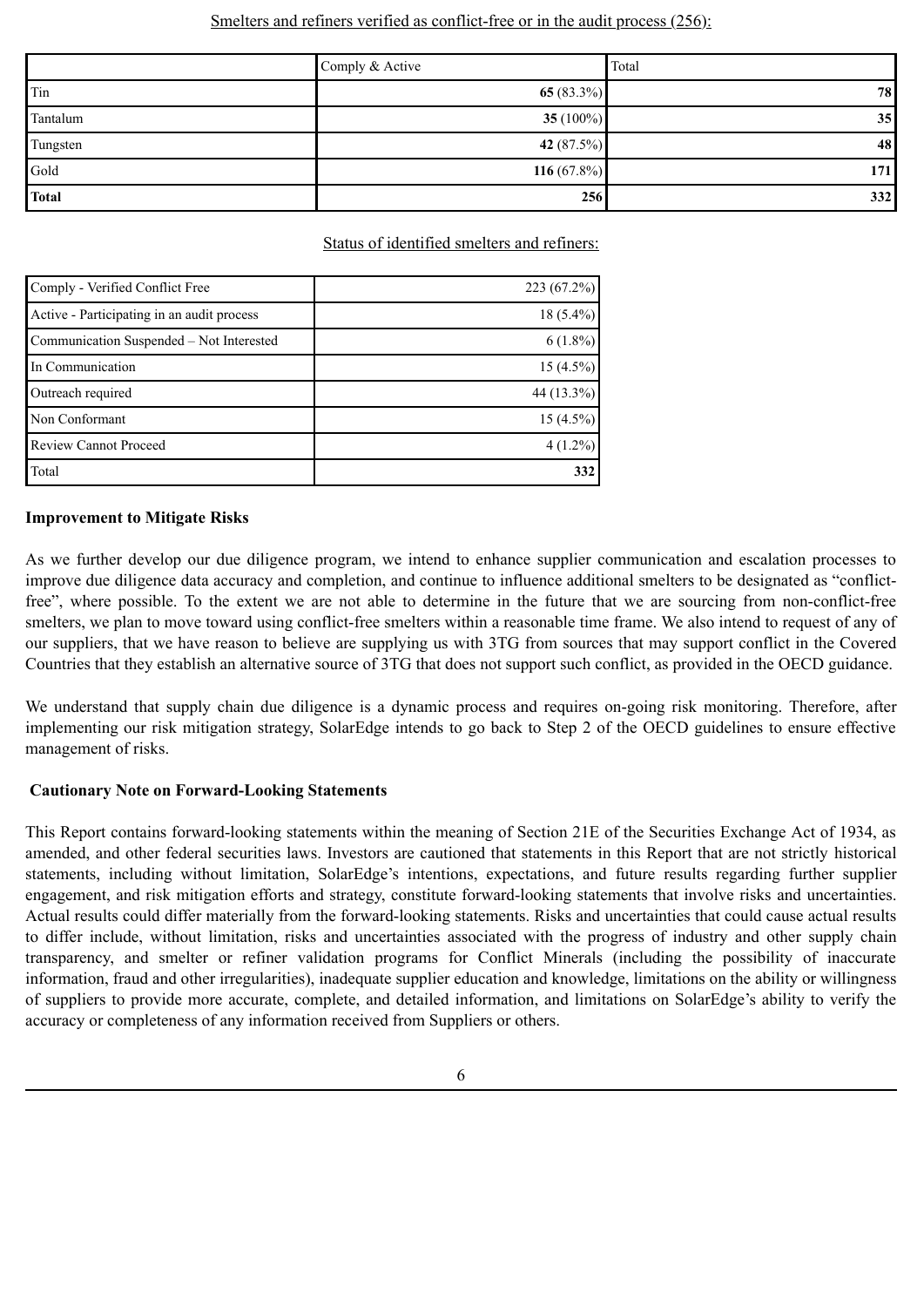# **Annex A**

| <b>Smelter Name</b>                                                            | <b>RMI</b> Smelter Id | <b>Metal</b> |  |          |          | <b>Smelter Facility Location (Country)</b> | <b>Audit Status</b>      |
|--------------------------------------------------------------------------------|-----------------------|--------------|--|----------|----------|--------------------------------------------|--------------------------|
| Sudan Gold Refinery                                                            |                       | CID002567    |  | Gold     |          | Sudan                                      | Outreach Required        |
| OOO "Technolom" 1                                                              |                       | CID003614    |  |          | Tungsten | <b>Russian Federation</b>                  | Active                   |
| African Gold Refinery                                                          |                       | CID003185    |  | Gold     |          | Uganda                                     | Outreach Required        |
| OJSC "The Gulidov Krasnoyarsk Non-Ferrous Metals Plant"<br>(OJSC Krastsvetmet) |                       | CID001326    |  | Gold     |          | <b>Russian Federation</b>                  | NonConformant            |
| Kyshtym Copper-Electrolytic Plant ZAO                                          |                       | CID002865    |  | Gold     |          | <b>Russian Federation</b>                  | Outreach Required        |
| SOE Shyolkovsky Factory of Secondary Precious Metals                           |                       | CID001756    |  | Gold     |          | <b>Russian Federation</b>                  | NonConformant            |
| Artek LLC                                                                      |                       | CID003553    |  | Tungsten |          | <b>Russian Federation</b>                  | <b>Outreach Required</b> |
| JSC Ekaterinburg Non-Ferrous Metal Processing Plant                            |                       | CID000927    |  | Gold     |          | <b>Russian Federation</b>                  | ReviewCantProceed        |
| Prioksky Plant of Non-Ferrous Metals                                           |                       | CID001386    |  | Gold     |          | <b>Russian Federation</b>                  | NonConformant            |
| Kaloti Precious Metals                                                         |                       | CID002563    |  | Gold     |          | <b>United Arab Emirates</b>                | ReviewCantProceed        |
| OOO "Technolom" 2                                                              |                       | CID003612    |  | Tungsten |          | Russian Federation                         | Active                   |
| NPP Tyazhmetprom LLC                                                           |                       | CID003416    |  |          | Tungsten | <b>Russian Federation</b>                  | Active                   |
| <b>OJSC Novosibirsk Refinery</b>                                               |                       | CID000493    |  | Gold     |          | <b>Russian Federation</b>                  | NonConformant            |
| <b>JSC</b> Uralelectromed                                                      |                       | CID000929    |  | Gold     |          | <b>Russian Federation</b>                  | NonConformant            |
| Industrial Refining Company                                                    |                       | CID002587    |  | Gold     |          | Belgium                                    | NonConformant            |
| Moscow Special Alloys Processing Plant                                         |                       | CID001204    |  | Gold     |          | <b>Russian Federation</b>                  | NonConformant            |
| JSC "Kirovgrad Hard Alloys Plant"                                              |                       | CID003408    |  |          | Tungsten | <b>Russian Federation</b>                  | Conformant               |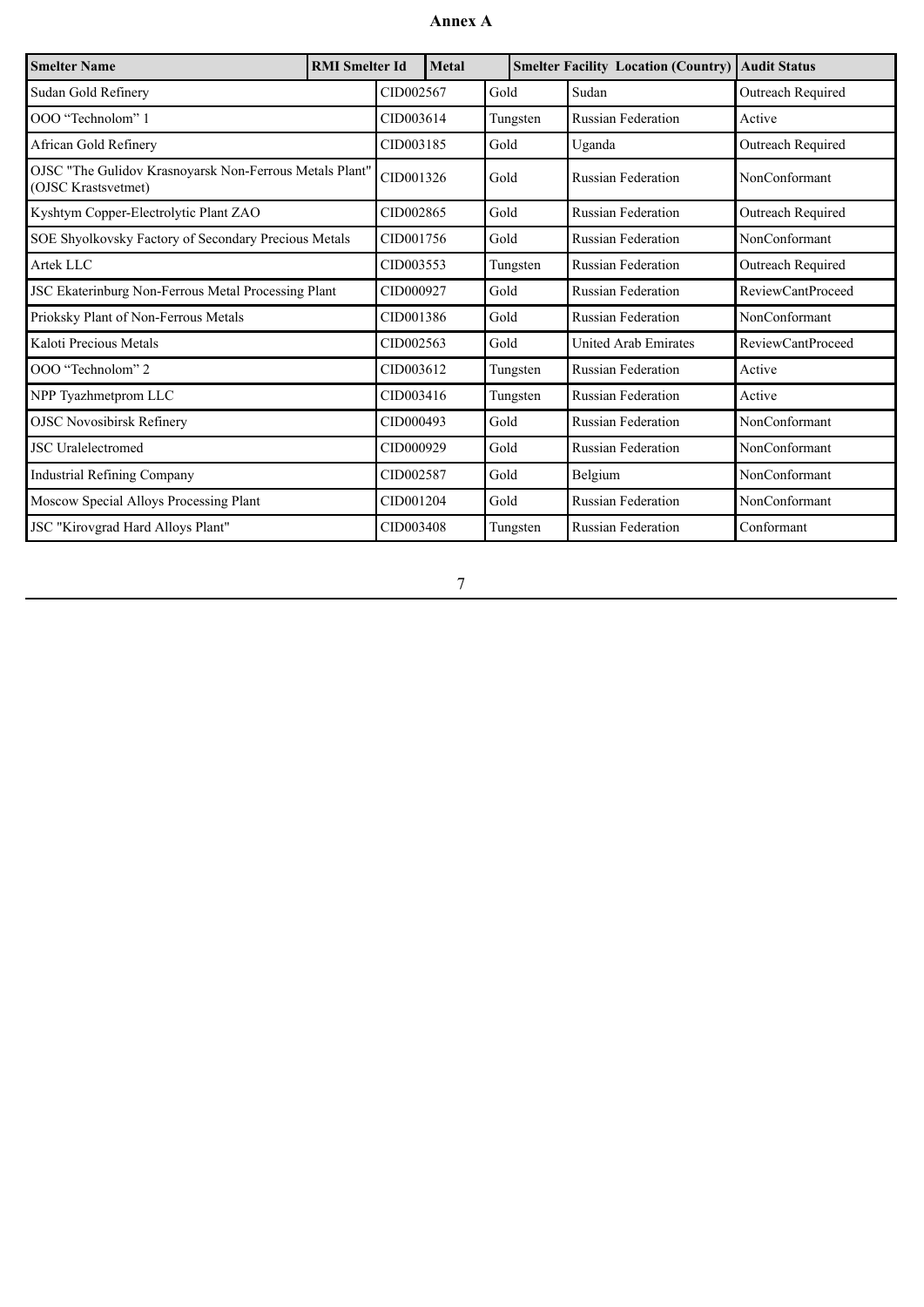| <b>Smelter Name</b>                                     | <b>RMI</b> Smelter Id |           | <b>Metal</b> |          | <b>Smelter Facility Location (Country) Audit Status</b> |                         |
|---------------------------------------------------------|-----------------------|-----------|--------------|----------|---------------------------------------------------------|-------------------------|
| Fidelity Printers and Refiners Ltd.                     |                       | CID002515 |              | Gold     | Zimbabwe                                                | ReviewCantProceed       |
| Lingbao Jinyuan Tonghui Refinery Co., Ltd.              |                       | CID001058 |              | Gold     | China                                                   | Outreach Required       |
| CGR Metalloys Pvt Ltd.                                  |                       | CID003382 |              | Gold     | India                                                   | Outreach Required       |
| <b>Gold Coast Refinery</b>                              |                       | CID003186 |              | Gold     | Ghana                                                   | Outreach Required       |
| Samwon Metals Corp.                                     |                       | CID001562 |              | Gold     | Korea, Republic Of                                      | Communication Suspended |
| GCC Gujrat Gold Centre Pvt. Ltd.                        |                       | CID002852 |              | Gold     | India                                                   | Active                  |
| JALAN & Company                                         |                       | CID002893 |              | Gold     | India                                                   | Outreach Required       |
| Lingbao Gold Co., Ltd.                                  |                       | CID001056 |              | Gold     | China                                                   | Outreach Required       |
| CV Venus Inti Perkasa                                   |                       | CID002455 |              | Tin      | Indonesia                                               | Active                  |
| Modeltech Sdn Bhd                                       |                       | CID002858 |              | Tin      | Malaysia                                                | Non Conformant          |
| Novosibirsk Processing Plant Ltd.                       |                       | CID001305 |              | Tin      | <b>Russian Federation</b>                               | Conformant              |
| Fujairah Gold FZC                                       |                       | CID002584 |              | Gold     | <b>United Arab Emirates</b>                             | Outreach Required       |
| Jiangxi Minmetals Gao'an Non-ferrous Metals Co., Ltd.   |                       | CID002313 |              | Tungsten | China                                                   | Communication Suspended |
| Shandong Humon Smelting Co., Ltd.                       |                       | CID002525 |              | Gold     | China                                                   | Outreach Required       |
| Guoda Safina High-Tech Environmental Refinery Co., Ltd. |                       | CID000651 |              | Gold     | China                                                   | Outreach Required       |
| PT Timah Nusantara                                      |                       | CID001486 |              | Tin      | Indonesia                                               | Active                  |
| Emerald Jewel Industry India Limited (Unit 2)           |                       | CID003488 |              | Gold     | India                                                   | In Communication        |
| Guangdong Jinding Gold Limited                          |                       | CID002312 |              | Gold     | China                                                   | Outreach Required       |
| An Vinh Joint Stock Mineral Processing Company          |                       | CID002703 |              | Tin      | Viet Nam                                                | Outreach Required       |
| Sai Refinery                                            |                       | CID002853 |              | Gold     | India                                                   | Outreach Required       |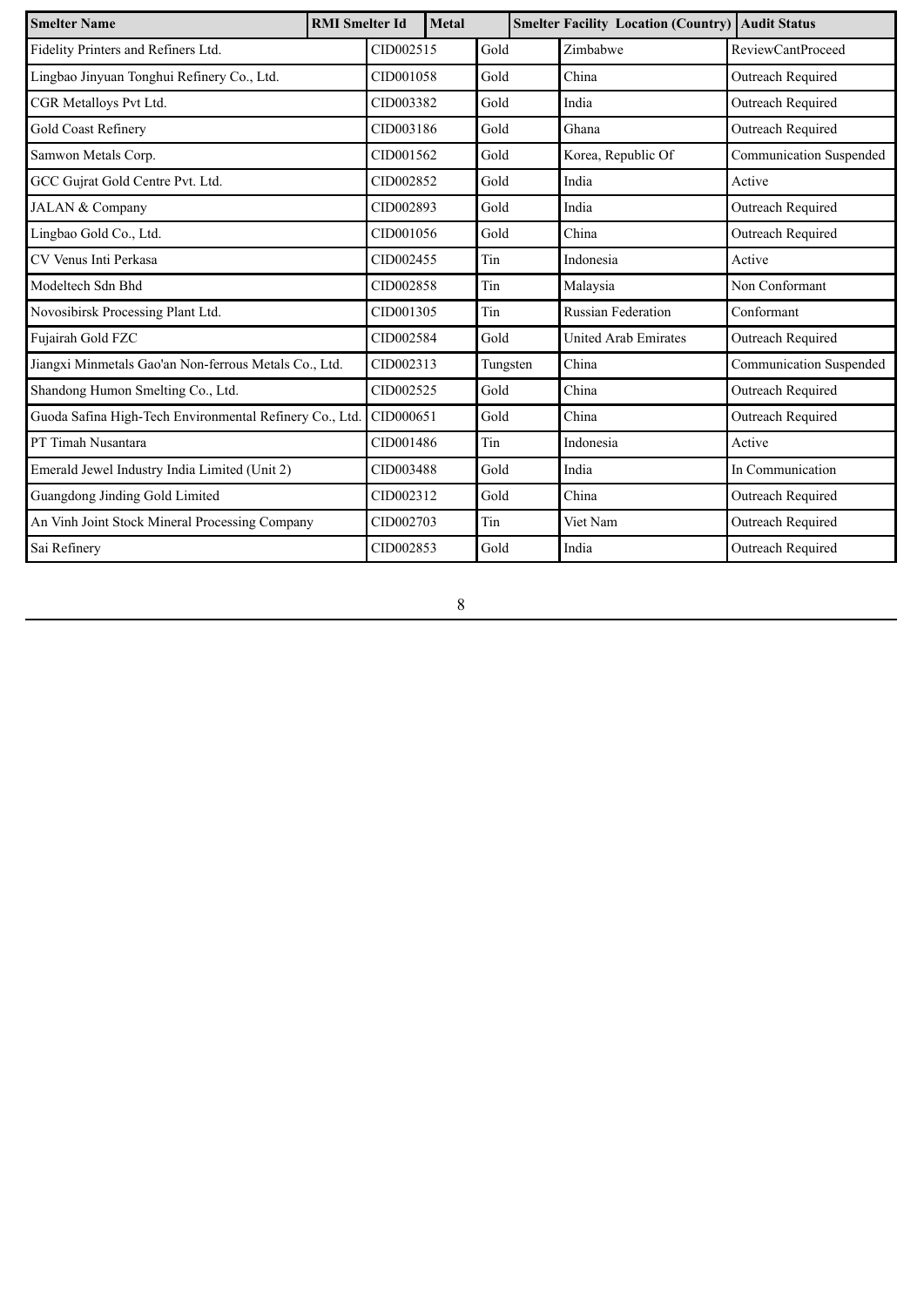| <b>Smelter Name</b>                                     | <b>RMI</b> Smelter Id | <b>Metal</b> |          | <b>Smelter Facility Location (Country)   Audit Status</b> |                         |
|---------------------------------------------------------|-----------------------|--------------|----------|-----------------------------------------------------------|-------------------------|
| Shandong Tiancheng Biological Gold Industrial Co., Ltd. | CID001619             |              | Gold     | China                                                     | Outreach Required       |
| Shenzhen Zhonghenglong Real Industry Co., Ltd.          | CID002527             |              | Gold     | China                                                     | Outreach Required       |
| Yunnan Yunfan Non-ferrous Metals Co., Ltd.              | CID003397             |              | Tin      | China                                                     | Non Conformant          |
| Dongguan CiEXPO Environmental Engineering Co., Ltd.     | CID003356             |              | Tin      | China                                                     | Non Conformant          |
| VQB Mineral and Trading Group JSC                       | CID002015             |              | Tin      | Viet Nam                                                  | Outreach Required       |
| Sovereign Metals                                        | CID003383             |              | Gold     | India                                                     | Outreach Required       |
| Precious Minerals and Smelting Limited                  | CID003409             |              | Tin      | India                                                     | Non Conformant          |
| Gejiu City Fuxiang Industry and Trade Co., Ltd.         | CID003410             |              | Tin      | China                                                     | Outreach Required       |
| Refinery of Seemine Gold Co., Ltd.                      | CID000522             |              | Gold     | China                                                     | Outreach Required       |
| HwaSeong CJ CO., LTD.                                   | CID000778             |              | Gold     | Korea, Republic Of                                        | Communication Suspended |
| Daye Non-Ferrous Metals Mining Ltd.                     | CID000343             |              | Gold     | China                                                     | In Communication        |
| <b>International Precious Metal Refiners</b>            | CID002562             |              | Gold     | <b>United Arab Emirates</b>                               | In Communication        |
| Pease & Curren                                          | CID002872             |              | Gold     | <b>United States Of America</b>                           | Communication Suspended |
| PT Belitung Industri Sejahtera                          | CID001421             |              | Tin      | Indonesia                                                 | In Communication        |
| PT Tirus Putra Mandiri                                  | CID002478             |              | Tin      | Indonesia                                                 | In Communication        |
| Solikamsk Magnesium Works OAO                           | CID001769             |              | Tantalum | <b>Russian Federation</b>                                 | Conformant              |
| Hangzhou Fuchunjiang Smelting Co., Ltd.                 | CID000671             |              | Gold     | China                                                     | Outreach Required       |
| Tongling Nonferrous Metals Group Co., Ltd.              | CID001947             |              | Gold     | China                                                     | Outreach Required       |
| Tuyen Quang Non-Ferrous Metals Joint Stock Company      | CID002574             |              | Tin      | Viet Nam                                                  | Outreach Required       |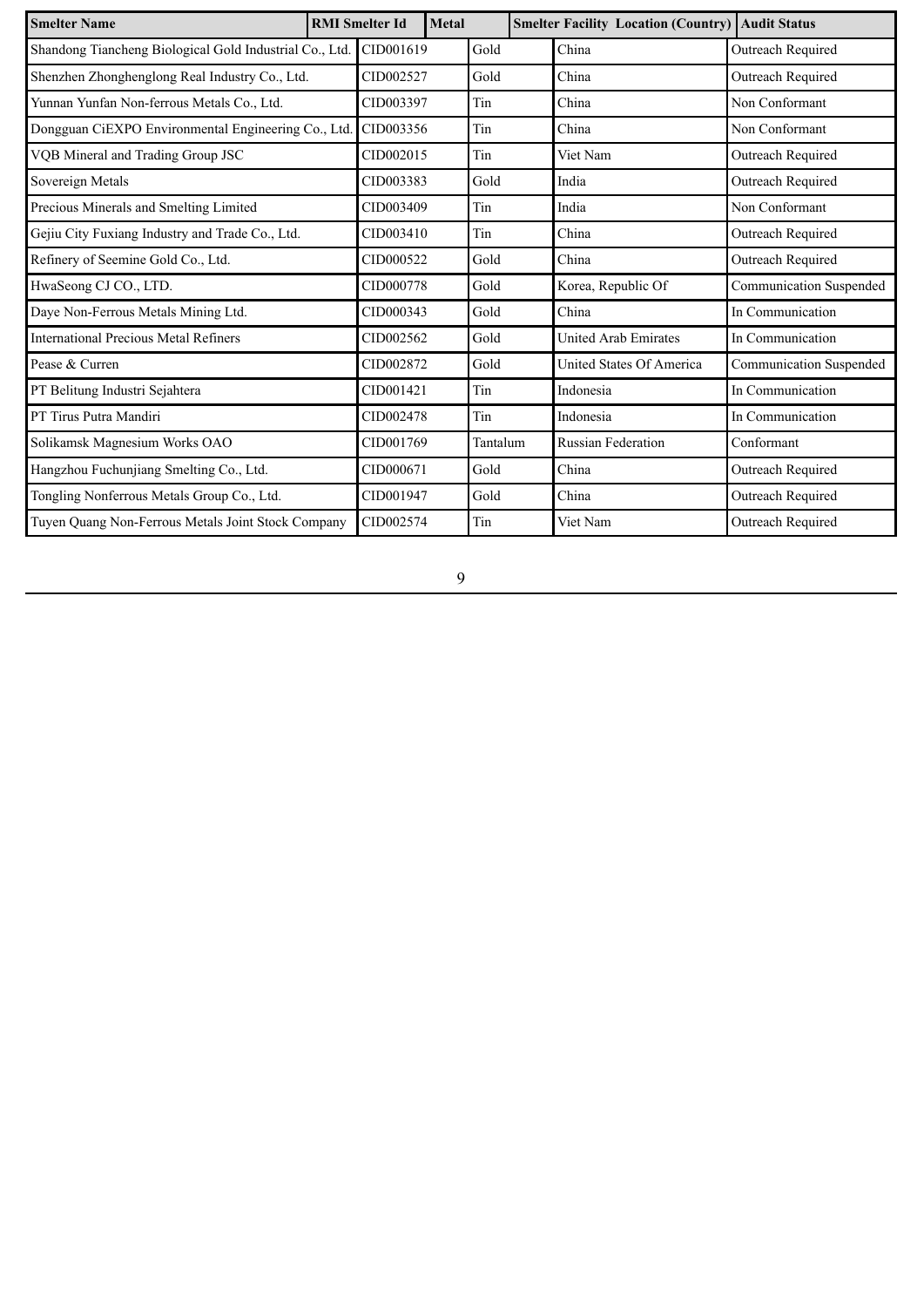| <b>Smelter Name</b>                              | <b>RMI</b> Smelter Id | <b>Metal</b> |          |  | <b>Smelter Facility Location (Country) Audit Status</b> |                            |
|--------------------------------------------------|-----------------------|--------------|----------|--|---------------------------------------------------------|----------------------------|
| PT Sukses Inti Makmur                            | CID002816             |              | Tin      |  | Indonesia                                               | Active                     |
| Modeltech Sdn Bhd                                | CID002857             |              | Gold     |  | Malaysia                                                | Non Conformant             |
| Shirpur Gold Refinery Ltd.                       | CID002588             |              | Gold     |  | India                                                   | Outreach Required          |
| Pongpipat Company Limited                        | CID003208             |              | Tin      |  | Myanmar                                                 | Outreach Required          |
| Super Dragon Technology Co., Ltd.                | CID001810             |              | Gold     |  | China                                                   | Outreach Required          |
| Unecha Refractory metals plant                   | CID002724             |              | Tungsten |  | <b>Russian Federation</b>                               | Conformant                 |
| Yunnan Copper Industry Co., Ltd.                 | CID000197             |              | Gold     |  | China                                                   | Outreach Required          |
| Dijllah Gold Refinery FZC                        | CID003348             |              | Gold     |  | <b>United Arab Emirates</b>                             | Outreach Required          |
| <b>MD</b> Overseas                               | CID003548             |              | Gold     |  | India                                                   | In Communication           |
| Nghe Tinh Non-Ferrous Metals Joint Stock Company | CID002573             |              | Tin      |  | Viet Nam                                                | <b>Outreach Required</b>   |
| L'azurde Company For Jewelry                     | CID001032             |              | Gold     |  | Saudi Arabia                                            | <b>Review Cant Proceed</b> |
| PT Panca Mega Persada                            | CID001457             |              | Tin      |  | Indonesia                                               | Outreach Required          |
| <b>Augmont Enterprises Private Limited</b>       | CID003461             |              | Gold     |  | India                                                   | Active                     |
| Hydrometallurg, JSC                              | CID002649             |              | Tungsten |  | <b>Russian Federation</b>                               | Conformant                 |
| Sellem Industries Ltd.                           | CID003540             |              | Gold     |  | Mauritania                                              | Communication Suspended    |
| Sabin Metal Corp.                                | CID001546             |              | Gold     |  | United States Of America                                | Communication Suspended    |
| Moliren Ltd.                                     | CID002845             |              | Tungsten |  | <b>Russian Federation</b>                               | Conformant                 |
| Penglai Penggang Gold Industry Co., Ltd.         | CID001362             |              | Gold     |  | China                                                   | Outreach Required          |
| Kyrgyzaltyn JSC                                  | CID001029             |              | Gold     |  | Kyrgyzstan                                              | Non Conformant             |
| Emerald Jewel Industry India Limited (Unit 4)    | CID003490             |              | Gold     |  | India                                                   | In Communication           |

10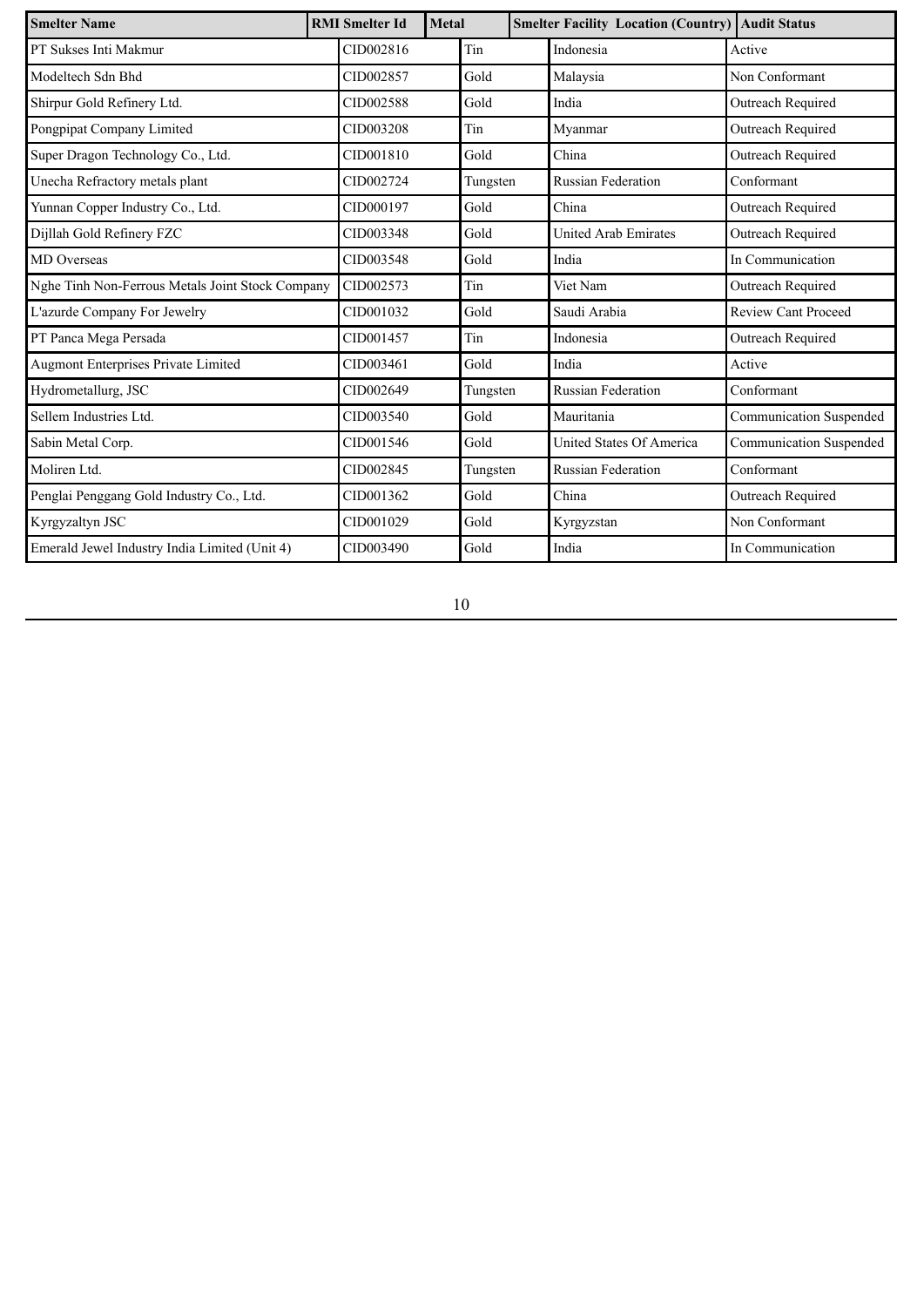| <b>Smelter Name</b>                                                                      | <b>RMI</b> Smelter Id | <b>Metal</b> | <b>Smelter Facility Location (Country)</b> Audit Status |                          |                          |
|------------------------------------------------------------------------------------------|-----------------------|--------------|---------------------------------------------------------|--------------------------|--------------------------|
| Great Wall Precious Metals Co., Ltd. of CBPM                                             |                       | CID001909    | Gold                                                    | China                    | Outreach Required        |
| Hunan Guiyang yinxing Nonferrous Smelting Co., Ltd.                                      |                       | CID000773    | Gold                                                    | China                    | Outreach Required        |
| Electro-Mechanical Facility of the Cao Bang Minerals & Metallurgy<br>Joint Stock Company | CID002572             | Tin          | Viet Nam                                                | Non Conformant           |                          |
| PT Tommy Utama                                                                           |                       | CID001493    | Tin                                                     | Indonesia                | In Communication         |
| Hunan Chenzhou Mining Co., Ltd.                                                          |                       | CID000767    | Gold                                                    | China                    | Outreach Required        |
| Gejiu Kai Meng Industry and Trade LLC                                                    |                       | CID000942    | Tin                                                     | China                    | Non Conformant           |
| PT Aries Kencana Sejahtera                                                               |                       | CID000309    | Tin                                                     | Indonesia                | Active                   |
| <b>AU Traders and Refiners</b>                                                           |                       | CID002850    | Gold                                                    | South Africa             | Non Conformant           |
| Emerald Jewel Industry India Limited (Unit 1)                                            |                       | CID003487    | Gold                                                    | India                    | In Communication         |
| CNMC (Guangxi) PGMA Co., Ltd.                                                            |                       | CID000281    | Tungsten                                                | China                    | Outreach Required        |
| Emerald Jewel Industry India Limited (Unit 3)                                            |                       | CID003489    | Gold                                                    | India                    | In Communication         |
| PT Mitra Sukses Globalindo                                                               |                       | CID003449    | Tin                                                     | Indonesia                | Active                   |
| Kundan Care Products Ltd.                                                                |                       | CID003463    | Gold                                                    | India                    | In Communication         |
| Luoyang Zijin Yinhui Gold Refinery Co., Ltd.                                             |                       | CID001093    | Gold                                                    | China                    | <b>Outreach Required</b> |
| GEM Co., Ltd.                                                                            |                       | CID003417    | Tungsten                                                | China                    | Conformant               |
| PT Bukit Timah                                                                           |                       | CID001428    | Tin                                                     | Indonesia                | Conformant               |
| Guangdong Hanhe Non-Ferrous Metal Co., Ltd.                                              |                       | CID003116    | Tin                                                     | China                    | Conformant               |
| Niagara Refining LLC                                                                     |                       | CID002589    | Tungsten                                                | United States Of America | Conformant               |
| Chongyi Zhangyuan Tungsten Co., Ltd.                                                     |                       | CID000258    | Tungsten                                                | China                    | Conformant               |
| White Solder Metalurgia e Mineracao Ltda.                                                |                       | CID002036    | Tin                                                     | <b>Brazil</b>            | Conformant               |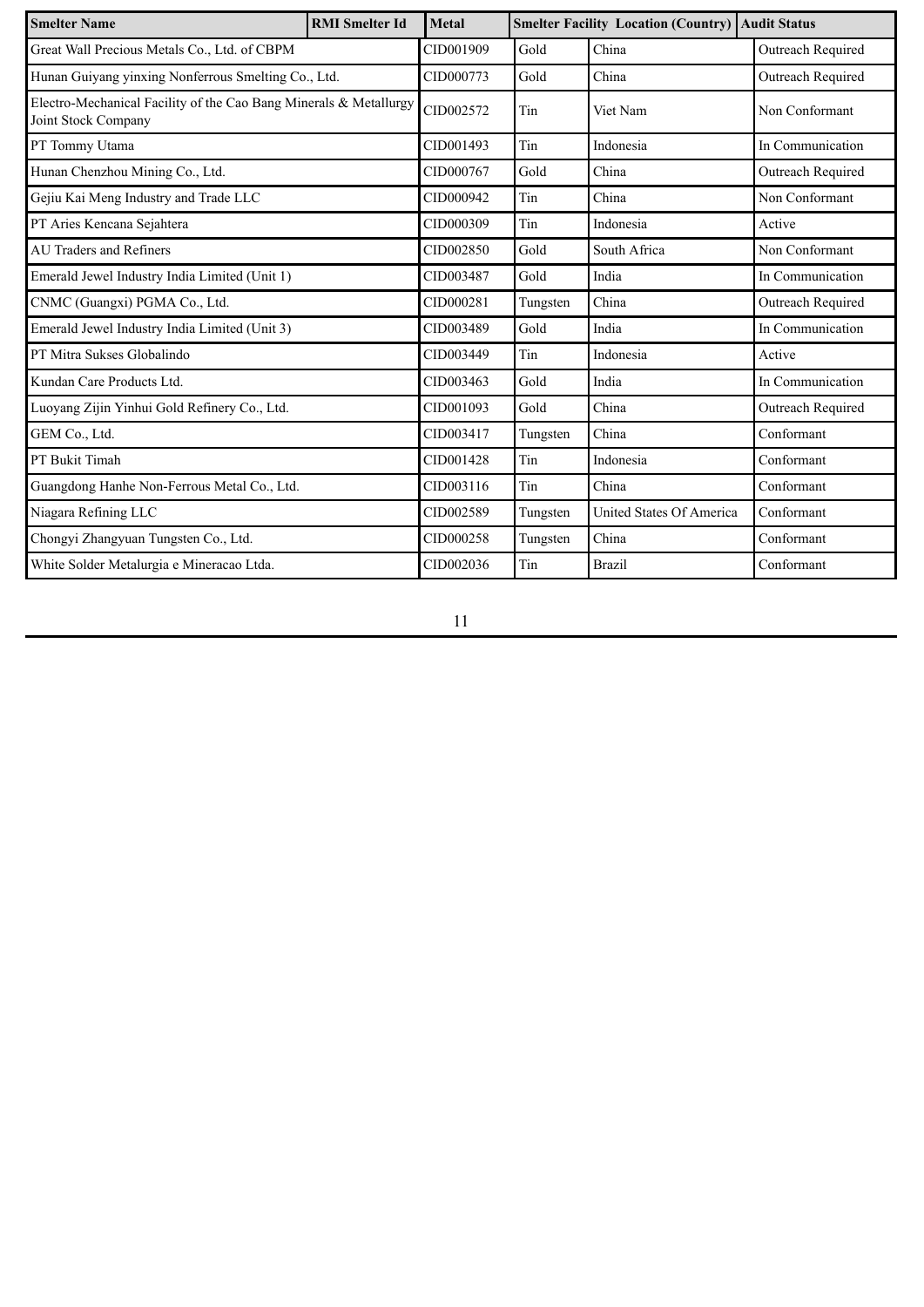| <b>Smelter Name</b>                                                     | <b>RMI</b> Smelter Id | <b>Metal</b> |          | <b>Smelter Facility Location (Country) Audit Status</b> |                   |
|-------------------------------------------------------------------------|-----------------------|--------------|----------|---------------------------------------------------------|-------------------|
| H.C. Starck Ltd.                                                        |                       | CID002549    | Tantalum | Japan                                                   | Conformant        |
| D Block Metals, LLC                                                     |                       | CID002504    | Tantalum | United States Of America                                | Conformant        |
| Planta Recuperadora de Metales SpA                                      |                       | CID002919    | Gold     | Chile                                                   | Conformant        |
| Guangdong Xianglu Tungsten Co., Ltd.                                    |                       | CID000218    | Tungsten | China                                                   | Conformant        |
| State Research Institute Center for Physical Sciences and<br>Technology |                       | CID003153    | Gold     | Lithuania                                               | Outreach Required |
| TOO Tau-Ken-Altyn                                                       |                       | CID002615    | Gold     | Kazakhstan                                              | Conformant        |
| Ganzhou Jiangwu Ferrotungsten Co., Ltd.                                 |                       | CID002315    | Tungsten | China                                                   | Conformant        |
| Metalor Technologies S.A.                                               |                       | CID001153    | Gold     | Switzerland                                             | Conformant        |
| Jiangxi Tonggu Non-ferrous Metallurgical & Chemical Co., Ltd.           |                       | CID002318    | Tungsten | China                                                   | Conformant        |
| PT Timah Tbk Kundur                                                     |                       | CID001477    | Tin      | Indonesia                                               | Conformant        |
| Alpha                                                                   |                       | CID000292    | Tin      | United States Of America                                | Conformant        |
| Rand Refinery (Pty) Ltd.                                                |                       | CID001512    | Gold     | South Africa                                            | Conformant        |
| Estanho de Rondonia S.A.                                                |                       | CID000448    | Tin      | <b>Brazil</b>                                           | Conformant        |
| Global Advanced Metals Aizu                                             |                       | CID002558    | Tantalum | Japan                                                   | Conformant        |
| Inner Mongolia Qiankun Gold and Silver Refinery Share Co., Ltd.         |                       | CID000801    | Gold     | China                                                   | Conformant        |
| Fujian Ganmin RareMetal Co., Ltd.                                       |                       | CID003401    | Tungsten | China                                                   | Conformant        |
| Eco-System Recycling Co., Ltd. West Plant                               |                       | CID003425    | Gold     | Japan                                                   | Conformant        |
| China Tin Group Co., Ltd.                                               |                       | CID001070    | Tin      | China                                                   | Conformant        |
| Yamakin Co., Ltd.                                                       |                       | CID002100    | Gold     | Japan                                                   | Conformant        |
| Metallo Spain S.L.U.                                                    |                       | CID002774    | Tin      | Spain                                                   | Conformant        |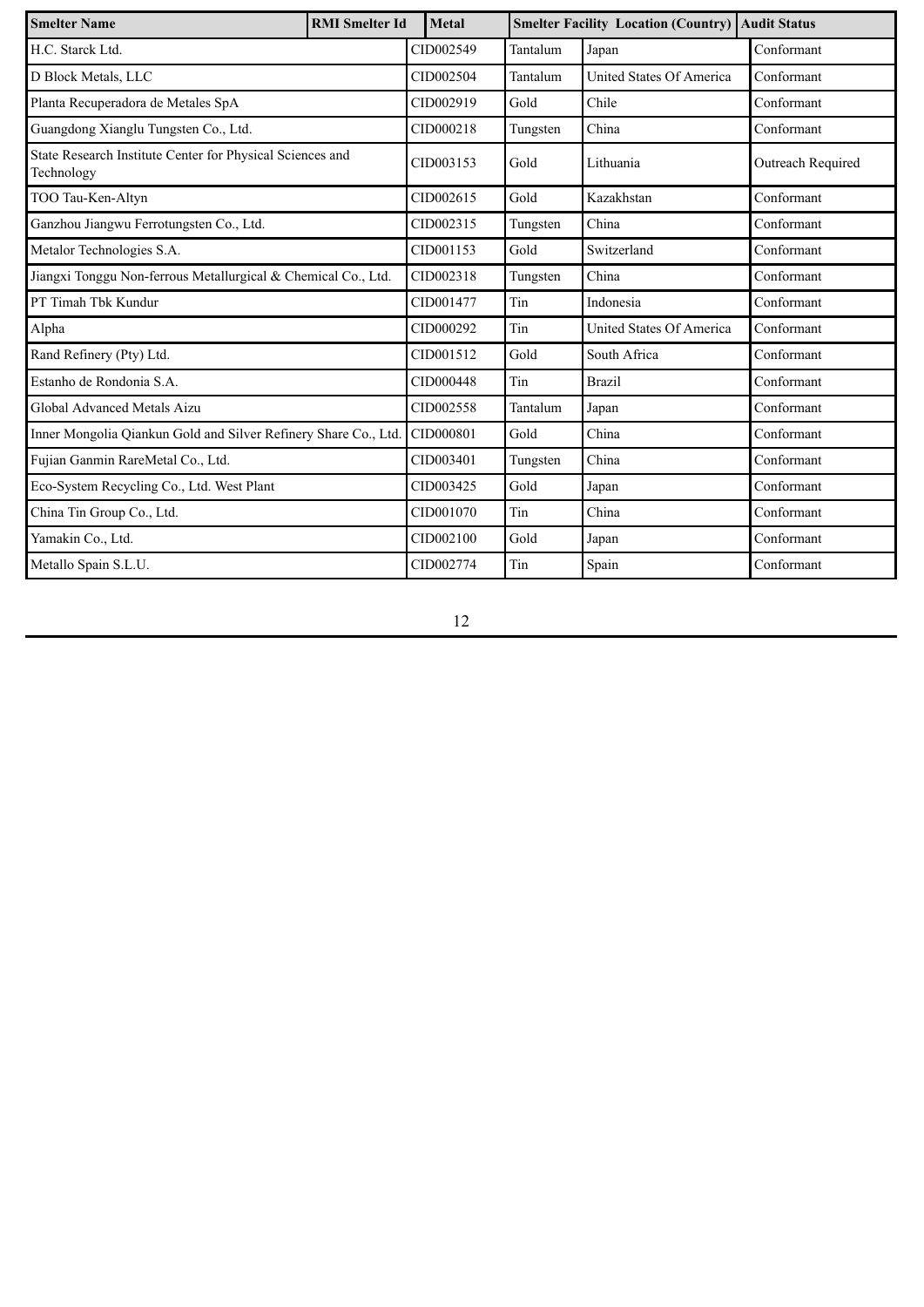| <b>Smelter Name</b>                                 | <b>RMI</b> Smelter Id | <b>Metal</b> |          |  | <b>Smelter Facility Location (Country) Audit Status</b> |                  |
|-----------------------------------------------------|-----------------------|--------------|----------|--|---------------------------------------------------------|------------------|
| WIELAND Edelmetalle GmbH                            | CID002778             |              | Gold     |  | Germany                                                 | Conformant       |
| PT Aneka Tambang (Persero) Tbk                      | CID001397             |              | Gold     |  | Indonesia                                               | Conformant       |
| Umicore S.A. Business Unit Precious Metals Refining | CID001980             |              | Gold     |  | Belgium                                                 | Conformant       |
| Jiangxi Xinsheng Tungsten Industry Co., Ltd.        | CID002317             |              | Tungsten |  | China                                                   | Conformant       |
| Heraeus Precious Metals GmbH & Co. KG               | CID000711             |              | Gold     |  | Germany                                                 | Conformant       |
| Metalor Technologies (Hong Kong) Ltd.               | CID001149             |              | Gold     |  | China                                                   | Conformant       |
| China Molybdenum Co., Ltd.                          | CID002641             |              | Tungsten |  | China                                                   | Conformant       |
| Metallic Resources, Inc.                            | CID001142             |              | Tin      |  | United States Of America                                | Conformant       |
| Malipo Haiyu Tungsten Co., Ltd.                     | CID002319             |              | Tungsten |  | China                                                   | Conformant       |
| PT Timah Tbk Mentok                                 | CID001482             |              | Tin      |  | Indonesia                                               | Conformant       |
| Jiangxi Dinghai Tantalum & Niobium Co., Ltd.        | CID002512             |              | Tantalum |  | China                                                   | Conformant       |
| Jiangwu H.C. Starck Tungsten Products Co., Ltd.     | CID002551             |              | Tungsten |  | China                                                   | Conformant       |
| Malaysia Smelting Corporation (MSC)                 | CID001105             |              | Tin      |  | Malaysia                                                | Conformant       |
| Taki Chemical Co., Ltd.                             | CID001869             |              | Tantalum |  | Japan                                                   | Conformant       |
| Heraeus Metals Hong Kong Ltd.                       | CID000707             |              | Gold     |  | China                                                   | Conformant       |
| Metallix Refining Inc.                              | CID003557             |              | Gold     |  | United States Of America                                | In Communication |
| Singway Technology Co., Ltd.                        | CID002516             |              | Gold     |  | Taiwan, Province Of China                               | Conformant       |
| DSC (Do Sung Corporation)                           | CID000359             |              | Gold     |  | Korea, Republic Of                                      | Conformant       |
| PT Rajawali Rimba Perkasa                           | CID003381             |              | Tin      |  | Indonesia                                               | Conformant       |
| Ulba Metallurgical Plant JSC                        | CID001969             |              | Tantalum |  | Kazakhstan                                              | Conformant       |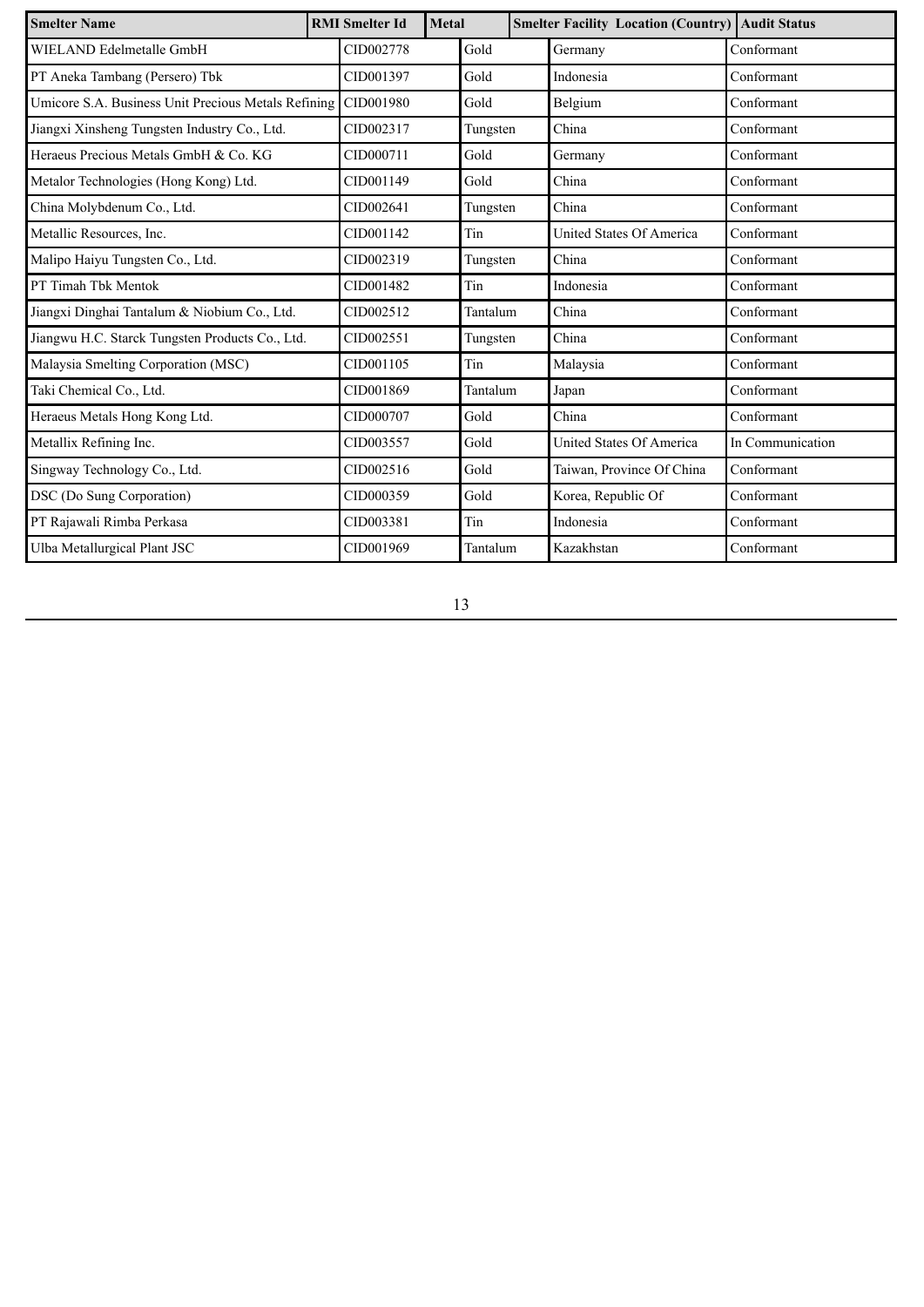| <b>Smelter Name</b>                                           | <b>RMI</b> Smelter Id | Metal |          |  | <b>Smelter Facility Location (Country)</b> Audit Status |            |
|---------------------------------------------------------------|-----------------------|-------|----------|--|---------------------------------------------------------|------------|
| PT Babel Inti Perkasa                                         | CID001402             |       | Tin      |  | Indonesia                                               | Conformant |
| Eco-System Recycling Co., Ltd. East Plant                     | CID000425             |       | Gold     |  | Japan                                                   | Conformant |
| Alexy Metals                                                  | CID003500             |       | Gold     |  | <b>United States Of America</b>                         | Active     |
| <b>Advanced Chemical Company</b>                              | CID000015             |       | Gold     |  | <b>United States Of America</b>                         | Conformant |
| Ganzhou Huaxing Tungsten Products Co., Ltd.                   | CID000875             |       | Tungsten |  | China                                                   | Conformant |
| <b>Samduck Precious Metals</b>                                | CID001555             |       | Gold     |  | Korea, Republic Of                                      | Conformant |
| Metalurgica Met-Mex Penoles S.A. De C.V.                      | CID001161             |       | Gold     |  | Mexico                                                  | Conformant |
| Yunnan Chengfeng Non-ferrous Metals Co., Ltd.                 | CID002158             |       | Tin      |  | China                                                   | Conformant |
| Rui Da Hung                                                   | CID001539             |       | Tin      |  | Taiwan, Province Of China                               | Conformant |
| Resind Industria e Comercio Ltda.                             | CID002706             |       | Tin      |  | <b>Brazil</b>                                           | Conformant |
| F&X Electro-Materials Ltd.                                    | CID000460             |       | Tantalum |  | China                                                   | Conformant |
| Dowa                                                          | CID000401             |       | Gold     |  | Japan                                                   | Conformant |
| Matsuda Sangyo Co., Ltd.                                      | CID001119             |       | Gold     |  | Japan                                                   | Conformant |
| Materion                                                      | CID001113             |       | Gold     |  | <b>United States Of America</b>                         | Conformant |
| Kojima Chemicals Co., Ltd.                                    | CID000981             |       | Gold     |  | Japan                                                   | Conformant |
| Korea Zinc Co., Ltd.                                          | CID002605             |       | Gold     |  | Korea, Republic Of                                      | Conformant |
| T.C.A S.p.A                                                   | CID002580             |       | Gold     |  | Italy                                                   | Conformant |
| Zhongyuan Gold Smelter of Zhongjin Gold Corporation CID002224 |                       |       | Gold     |  | China                                                   | Conformant |
| C.I Metales Procesados Industriales SAS                       | CID003421             |       | Gold     |  | Colombia                                                | Active     |
| LS-NIKKO Copper Inc.                                          | CID001078             |       | Gold     |  | Korea, Republic Of                                      | Conformant |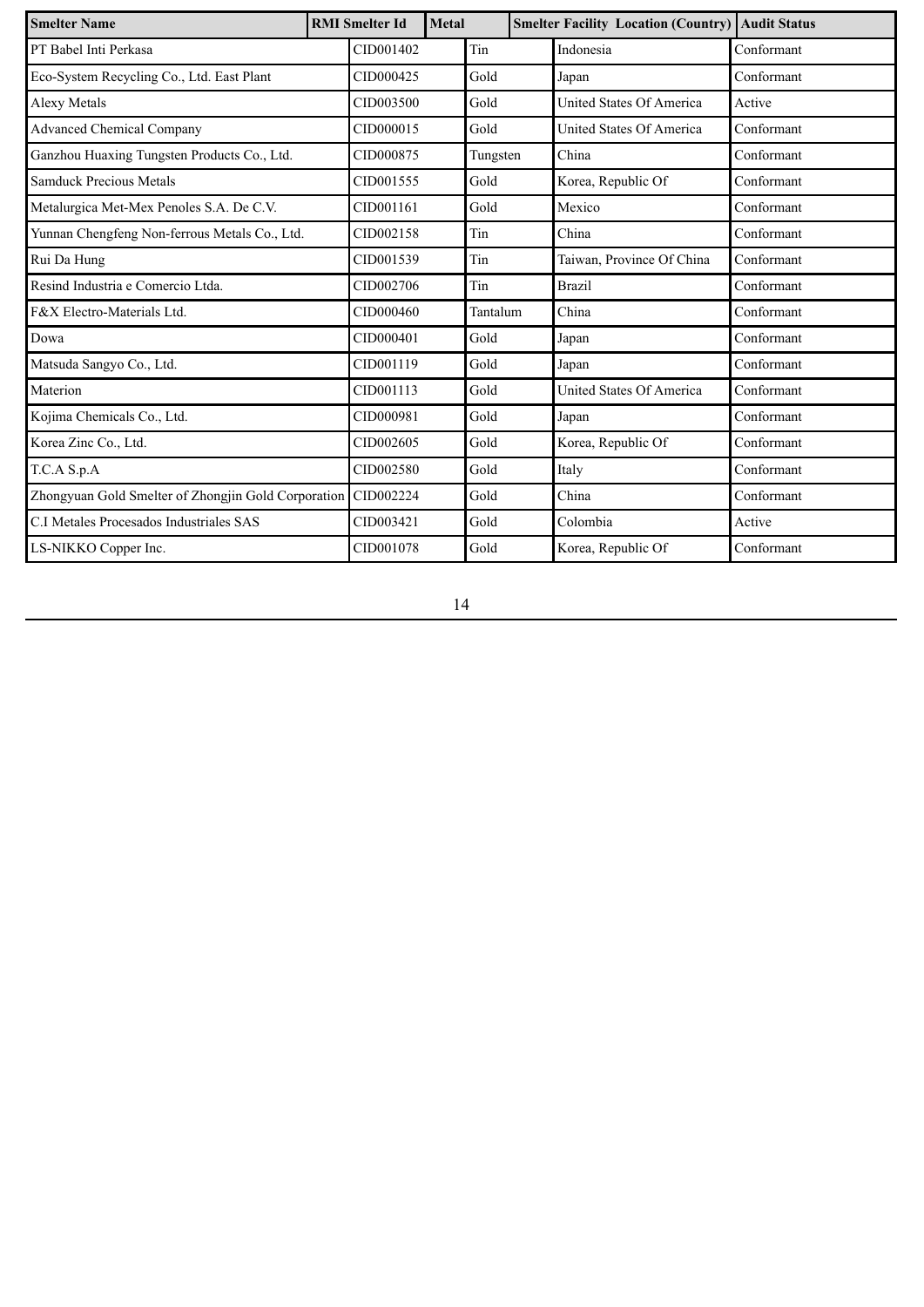| <b>Smelter Name</b>                              | <b>RMI</b> Smelter Id |           | <b>Metal</b> |          |  | <b>Smelter Facility Location (Country) Audit Status</b> |                   |
|--------------------------------------------------|-----------------------|-----------|--------------|----------|--|---------------------------------------------------------|-------------------|
| Geib Refining Corporation                        |                       | CID002459 |              | Gold     |  | United States Of America                                | Conformant        |
| Allgemeine Gold-und Silberscheideanstalt A.G.    |                       | CID000035 |              | Gold     |  | Germany                                                 | Conformant        |
| L'Orfebre S.A.                                   |                       | CID002762 |              | Gold     |  | Andorra                                                 | Conformant        |
| Yancheng Jinye New Material Technology Co., Ltd. |                       | CID003583 |              | Tantalum |  | China                                                   | Conformant        |
| <b>NPM Silmet AS</b>                             |                       | CID001200 |              | Tantalum |  | Estonia                                                 | Conformant        |
| Atasay Kuyumculuk Sanayi Ve Ticaret A.S.         |                       | CID000103 |              | Gold     |  | Turkey                                                  | Outreach Required |
| Minsur                                           |                       | CID001182 |              | Tin      |  | Peru                                                    | Conformant        |
| The Refinery of Shandong Gold Mining Co., Ltd.   |                       | CID001916 |              | Gold     |  | China                                                   | Conformant        |
| Philippine Chuangxin Industrial Co., Inc.        |                       | CID002827 |              | Tungsten |  | Philippines                                             | Conformant        |
| SEMPSA Joyeria Plateria S.A.                     |                       | CID001585 |              | Gold     |  | Spain                                                   | Conformant        |
| H.C. Starck Smelting GmbH & Co. KG               |                       | CID002542 |              | Tungsten |  | Germany                                                 | Conformant        |
| Mineracao Taboca S.A.                            |                       | CID001175 |              | Tantalum |  | <b>Brazil</b>                                           | Conformant        |
| Asahi Refining Canada Ltd.                       |                       | CID000924 |              | Gold     |  | Canada                                                  | Conformant        |
| Japan New Metals Co., Ltd.                       |                       | CID000825 |              | Tungsten |  | Japan                                                   | Conformant        |
| Resind Industria e Comercio Ltda.                |                       | CID002707 |              | Tantalum |  | <b>Brazil</b>                                           | Conformant        |
| Metallo Belgium N.V.                             |                       | CID002773 |              | Tin      |  | Belgium                                                 | Conformant        |
| Lianyou Metals Co., Ltd.                         |                       | CID003407 |              | Tungsten |  | Taiwan, Province Of China                               | Conformant        |
| Mitsui Mining and Smelting Co., Ltd.             |                       | CID001193 |              | Gold     |  | Japan                                                   | Conformant        |
| Changsha South Tantalum Niobium Co., Ltd.        |                       | CID000211 |              | Tantalum |  | China                                                   | Conformant        |
| Luna Smelter, Ltd.                               |                       | CID003387 |              | Tin      |  | Rwanda                                                  | Conformant        |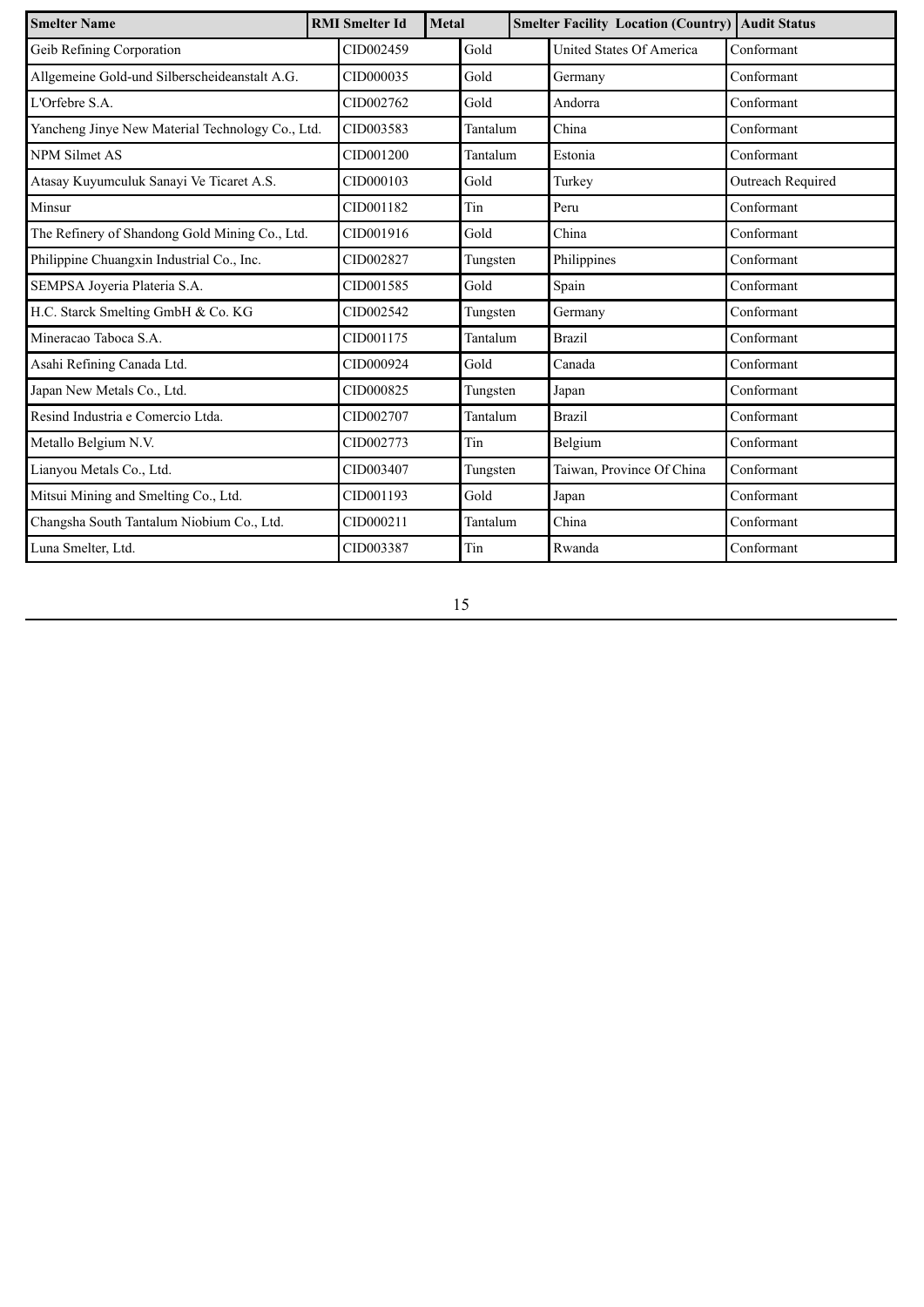| <b>Smelter Name</b>                                                             | <b>RMI</b> Smelter Id | <b>Metal</b> | <b>Smelter Facility Location (Country) Audit Status</b> |                                  |                   |  |
|---------------------------------------------------------------------------------|-----------------------|--------------|---------------------------------------------------------|----------------------------------|-------------------|--|
| Almalyk Mining and Metallurgical Complex (AMMC)                                 |                       | CID000041    | Gold                                                    | Uzbekistan                       | Conformant        |  |
| MMTC-PAMP India Pvt., Ltd.                                                      |                       | CID002509    | Gold                                                    | India                            | Conformant        |  |
| Ohura Precious Metal Industry Co., Ltd.                                         |                       | CID001325    | Gold                                                    | Japan                            | Conformant        |  |
| 8853 S.p.A.                                                                     |                       | CID002763    | Gold                                                    | Italy                            | Conformant        |  |
| Xiamen Tungsten Co., Ltd.                                                       |                       | CID002082    | Tungsten                                                | China                            | Conformant        |  |
| Safimet S.p.A                                                                   |                       | CID002973    | Gold                                                    | Italy                            | Conformant        |  |
| Melt Metais e Ligas S.A.                                                        |                       | CID002500    | Tin                                                     | <b>Brazil</b>                    | Outreach Required |  |
| Mitsui Mining and Smelting Co., Ltd.                                            |                       | CID001192    | Tantalum                                                | Japan                            | Conformant        |  |
| Sancus ZFS (L'Orfebre, SA)                                                      |                       | CID003529    | Gold                                                    | Colombia                         | Active            |  |
| Fenix Metals                                                                    |                       | CID000468    | Tin                                                     | Poland                           | Conformant        |  |
| Kazzinc                                                                         |                       | CID000957    | Gold                                                    | Kazakhstan                       | Conformant        |  |
| H.C. Starck Inc.                                                                |                       | CID002548    | Tantalum                                                | United States Of America         | Conformant        |  |
| CRM Fundicao De Metais E Comercio De Equipamentos Eletronicos<br>Do Brasil Ltda |                       | CID003486    | Tin                                                     | <b>Brazil</b>                    | Active            |  |
| Value Trading                                                                   |                       | CID003617    | Gold                                                    | Belgium                          | In Communication  |  |
| Kazakhmys Smelting LLC                                                          |                       | CID000956    | Gold                                                    | Kazakhstan                       | In Communication  |  |
| Ningxia Orient Tantalum Industry Co., Ltd.                                      |                       | CID001277    | Tantalum                                                | China                            | Conformant        |  |
| Operaciones Metalurgicas S.A.                                                   |                       | CID001337    | Tin                                                     | Bolivia (Plurinational State Of) | Conformant        |  |
| PT Mitra Stania Prima                                                           |                       | CID001453    | Tin                                                     | Indonesia                        | Conformant        |  |
| Bangko Sentral ng Pilipinas (Central Bank of the Philippines)                   |                       | CID000128    | Gold                                                    | Philippines                      | Conformant        |  |
| Gejiu Zili Mining And Metallurgy Co., Ltd.                                      |                       | CID000555    | Tin                                                     | China                            | Conformant        |  |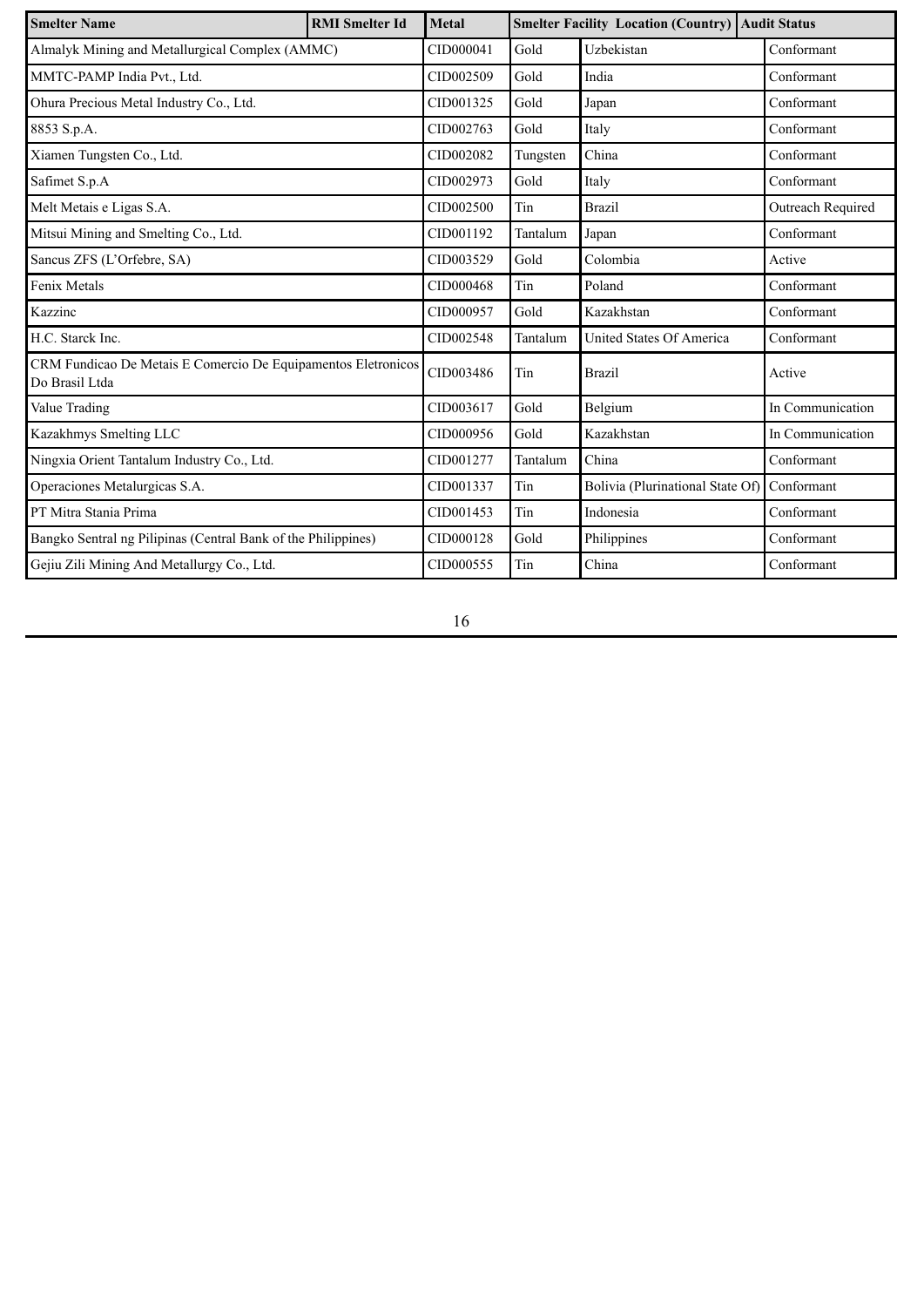| <b>Smelter Name</b>                        | <b>RMI</b> Smelter Id | <b>Metal</b> |          |  | <b>Smelter Facility Location (Country) Audit Status</b> |                          |
|--------------------------------------------|-----------------------|--------------|----------|--|---------------------------------------------------------|--------------------------|
| Global Advanced Metals Boyertown           | CID002557             |              | Tantalum |  | United States Of America                                | Conformant               |
| Thaisarco                                  | CID001898             |              | Tin      |  | Thailand                                                | Conformant               |
| PT Tinindo Inter Nusa                      | CID001490             |              | Tin      |  | Indonesia                                               | Conformant               |
| <b>SAAMP</b>                               | CID002761             |              | Gold     |  | France                                                  | Conformant               |
| JX Nippon Mining & Metals Co., Ltd.        | CID000937             |              | Gold     |  | Japan                                                   | Conformant               |
| K.A. Rasmussen                             | CID003497             |              | Gold     |  | Norway                                                  | <b>Outreach Required</b> |
| <b>EM</b> Vinto                            | CID000438             |              | Tin      |  | Bolivia (Plurinational State Of)                        | Conformant               |
| Chifeng Dajingzi Tin Industry Co., Ltd.    | CID003190             |              | Tin      |  | China                                                   | Conformant               |
| <b>Telex Metals</b>                        | CID001891             |              | Tantalum |  | United States Of America                                | Conformant               |
| Magnu's Minerais Metais e Ligas Ltda.      | CID002468             |              | Tin      |  | <b>Brazil</b>                                           | Conformant               |
| Kennecott Utah Copper LLC                  | CID000969             |              | Gold     |  | United States Of America                                | Conformant               |
| <b>Marsam Metals</b>                       | CID002606             |              | Gold     |  | <b>Brazil</b>                                           | Conformant               |
| PT Cipta Persada Mulia                     | CID002696             |              | Tin      |  | Indonesia                                               | Conformant               |
| Japan Mint                                 | CID000823             |              | Gold     |  | Japan                                                   | Conformant               |
| Super Ligas                                | CID002756             |              | Tin      |  | <b>Brazil</b>                                           | Active                   |
| <b>SAFINA A.S.</b>                         | CID002290             |              | Gold     |  | Czechia                                                 | Conformant               |
| Argor-Heraeus S.A.                         | CID000077             |              | Gold     |  | Switzerland                                             | Conformant               |
| Jiangxi Copper Co., Ltd.                   | CID000855             |              | Gold     |  | China                                                   | Conformant               |
| CCR Refinery - Glencore Canada Corporation | CID000185             |              | Gold     |  | Canada                                                  | Conformant               |
| Ma'anshan Weitai Tin Co., Ltd.             | CID003379             |              | Tin      |  | China                                                   | Conformant               |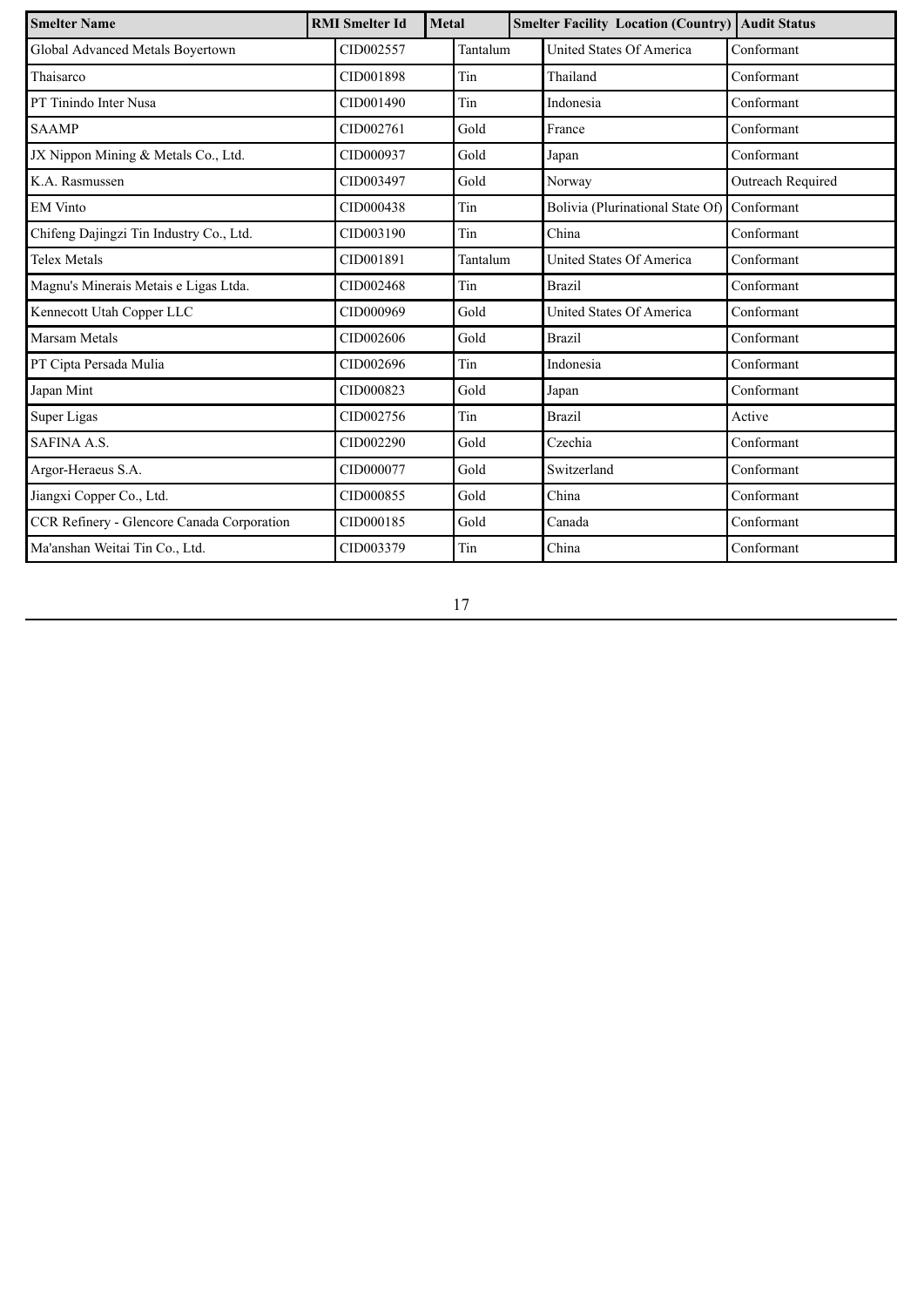| <b>Smelter Name</b>                               | <b>RMI</b> Smelter Id | <b>Metal</b> |          | <b>Smelter Facility Location (Country) Audit Status</b> |            |
|---------------------------------------------------|-----------------------|--------------|----------|---------------------------------------------------------|------------|
| PT Bangka Serumpun                                | CID003205             |              | Tin      | Indonesia                                               | Conformant |
| Hengyang King Xing Lifeng New Materials Co., Ltd. | CID002492             |              | Tantalum | China                                                   | Conformant |
| Royal Canadian Mint                               | CID001534             |              | Gold     | Canada                                                  | Conformant |
| Western Australian Mint (T/a The Perth Mint)      | CID002030             |              | Gold     | Australia                                               | Conformant |
| Asaka Riken Co., Ltd.                             | CID000090             |              | Gold     | Japan                                                   | Conformant |
| Heimerle + Meule GmbH                             | CID000694             |              | Gold     | Germany                                                 | Conformant |
| Jiujiang Zhongao Tantalum & Niobium Co., Ltd.     | CID002506             |              | Tantalum | China                                                   | Conformant |
| <b>ACL Metais Eireli</b>                          | CID002833             |              | Tungsten | <b>Brazil</b>                                           | Conformant |
| Dowa                                              | CID000402             |              | Tin      | Japan                                                   | Conformant |
| Chenzhou Diamond Tungsten Products Co., Ltd.      | CID002513             |              | Tungsten | China                                                   | Conformant |
| Ishifuku Metal Industry Co., Ltd.                 | CID000807             |              | Gold     | Japan                                                   | Conformant |
| PT Artha Cipta Langgeng                           | CID001399             |              | Tin      | Indonesia                                               | Conformant |
| O.M. Manufacturing Philippines, Inc.              | CID002517             |              | Tin      | Philippines                                             | Conformant |
| Navoi Mining and Metallurgical Combinat           | CID001236             |              | Gold     | Uzbekistan                                              | Conformant |
| LT Metal Ltd.                                     | CID000689             |              | Gold     | Korea, Republic Of                                      | Conformant |
| <b>Umicore Precious Metals Thailand</b>           | CID002314             |              | Gold     | Thailand                                                | Conformant |
| Nihon Material Co., Ltd.                          | CID001259             |              | Gold     | Japan                                                   | Conformant |
| Yunnan Tin Company Limited                        | CID002180             |              | Tin      | China                                                   | Conformant |
| H.C. Starck Tantalum and Niobium GmbH             | CID002545             |              | Tantalum | Germany                                                 | Conformant |
| Kennametal Huntsville                             | CID000105             |              | Tungsten | United States Of America                                | Conformant |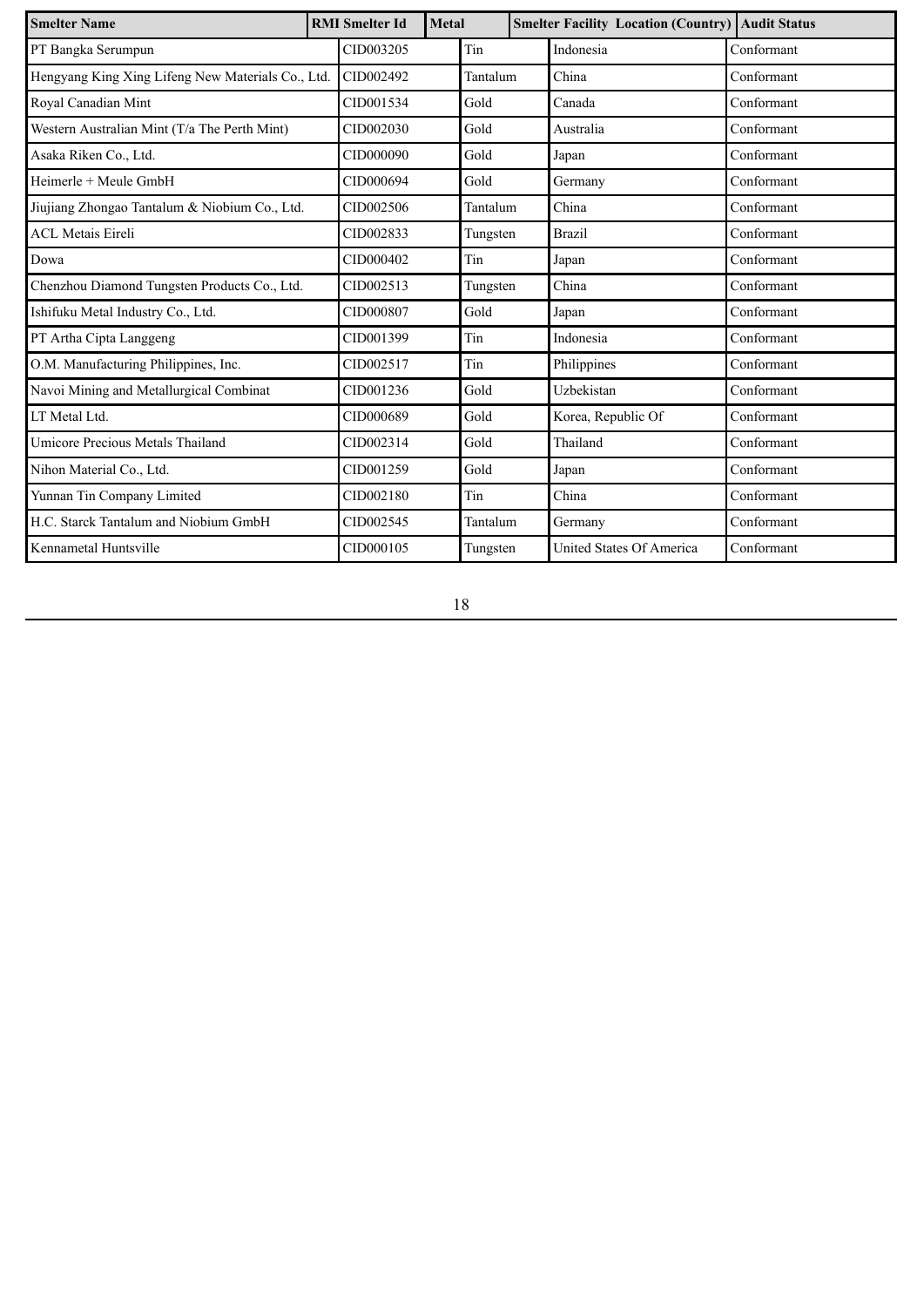| <b>Smelter Name</b>                           | <b>RMI</b> Smelter Id | <b>Metal</b> |          | <b>Smelter Facility Location (Country) Audit Status</b> |            |
|-----------------------------------------------|-----------------------|--------------|----------|---------------------------------------------------------|------------|
| Sichuan Tianze Precious Metals Co., Ltd.      | CID001736             |              | Gold     | China                                                   | Conformant |
| JiuJiang JinXin Nonferrous Metals Co., Ltd.   | CID000914             |              | Tantalum | China                                                   | Conformant |
| Soft Metais Ltda.                             | CID001758             |              | Tin      | <b>Brazil</b>                                           | Conformant |
| Asia Tungsten Products Vietnam Ltd.           | CID002502             |              | Tungsten | Viet Nam                                                | Conformant |
| Jiangxi Gan Bei Tungsten Co., Ltd.            | CID002321             |              | Tungsten | China                                                   | Conformant |
| Wolfram Bergbau und Hutten AG                 | CID002044             |              | Tungsten | Austria                                                 | Conformant |
| Al Etihad Gold Refinery DMCC                  | CID002560             |              | Gold     | United Arab Emirates                                    | Conformant |
| PT Babel Surya Alam Lestari                   | CID001406             |              | Tin      | Indonesia                                               | Conformant |
| WEEEREFINING                                  | CID003615             |              | Gold     | France                                                  | Active     |
| Jiangxi New Nanshan Technology Ltd.           | CID001231             |              | Tin      | China                                                   | Conformant |
| Jiangxi Tuohong New Raw Material              | CID002842             |              | Tantalum | China                                                   | Conformant |
| Yokohama Metal Co., Ltd.                      | CID002129             |              | Gold     | Japan                                                   | Conformant |
| Solar Applied Materials Technology Corp.      | CID001761             |              | Gold     | Taiwan, Province Of China                               | Conformant |
| PT ATD Makmur Mandiri Jaya                    | CID002503             |              | Tin      | Indonesia                                               | Conformant |
| SungEel HiMetal Co., Ltd.                     | CID002918             |              | Gold     | Korea, Republic Of                                      | Conformant |
| C. Hafner GmbH + Co. KG                       | CID000176             |              | Gold     | Germany                                                 | Conformant |
| <b>Boliden AB</b>                             | CID000157             |              | Gold     | Sweden                                                  | Conformant |
| Guangdong Zhiyuan New Material Co., Ltd.      | CID000616             |              | Tantalum | China                                                   | Conformant |
| Chugai Mining                                 | CID000264             |              | Gold     | Japan                                                   | Conformant |
| Yanling Jincheng Tantalum & Niobium Co., Ltd. | CID001522             |              | Tantalum | China                                                   | Conformant |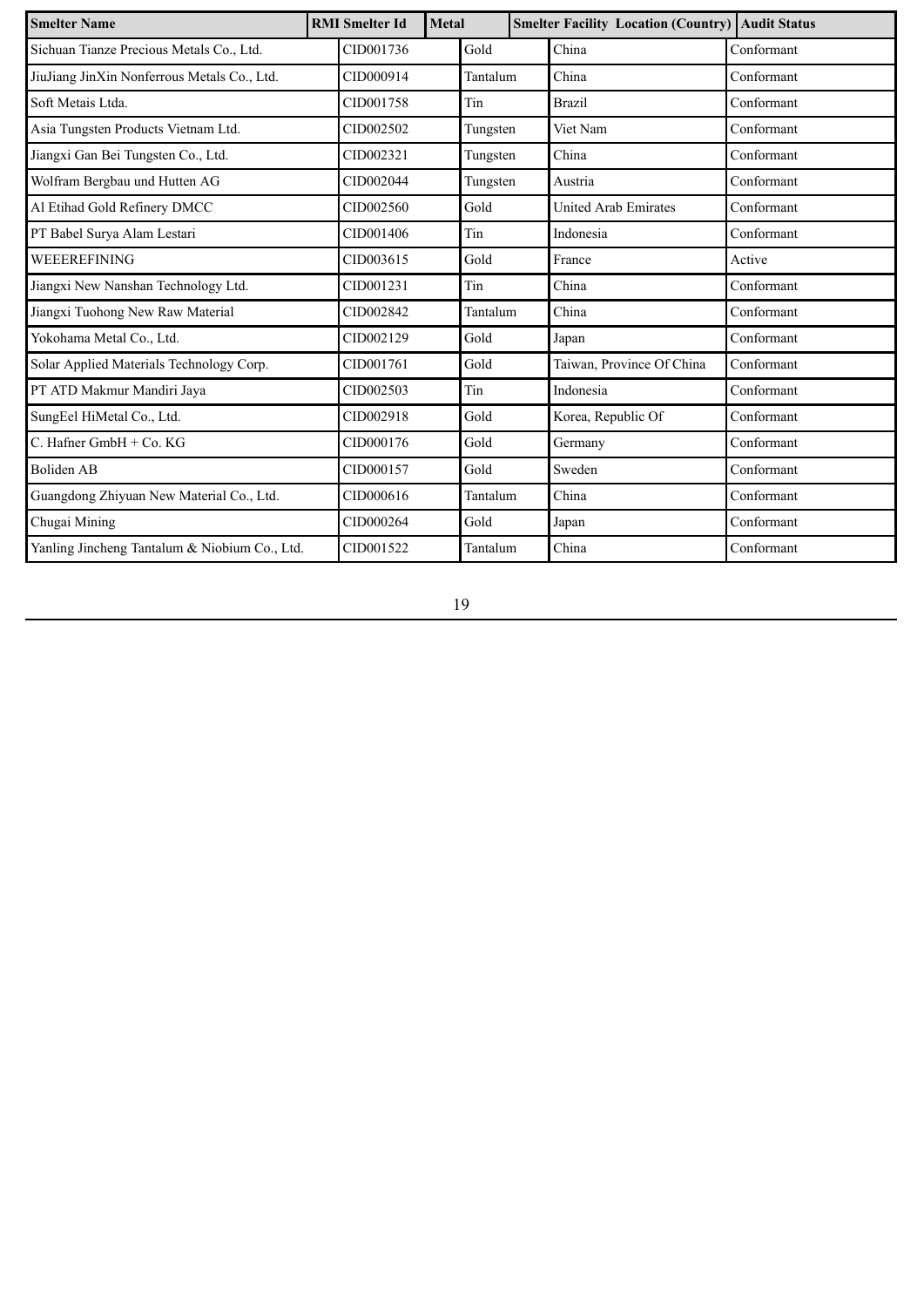| <b>Smelter Name</b>                                         | <b>RMI</b> Smelter Id | <b>Metal</b> |          | <b>Smelter Facility Location (Country) Audit Status</b> |                   |
|-------------------------------------------------------------|-----------------------|--------------|----------|---------------------------------------------------------|-------------------|
| Abington Reldan Metals, LLC                                 |                       | CID002708    | Gold     | <b>United States Of America</b>                         | Active            |
| Metalor Technologies (Singapore) Pte., Ltd.                 |                       | CID001152    | Gold     | Singapore                                               | Conformant        |
| Albasteel Industria e Comercio de Ligas Para Fundicao Ltd.  |                       | CID003427    | Tungsten | <b>Brazil</b>                                           | Active            |
| Global Tungsten & Powders Corp.                             |                       | CID000568    | Tungsten | United States Of America                                | Conformant        |
| <b>REMONDIS PMR B.V.</b>                                    |                       | CID002582    | Gold     | Netherlands                                             | Conformant        |
| <b>KEMET Blue Metals</b>                                    |                       | CID002539    | Tantalum | Mexico                                                  | Conformant        |
| Gejiu Non-Ferrous Metal Processing Co., Ltd.                |                       | CID000538    | Tin      | China                                                   | Conformant        |
| Cronimet Brasil Ltda                                        |                       | CID003468    | Tungsten | <b>Brazil</b>                                           | Conformant        |
| H.C. Starck Tungsten GmbH                                   |                       | CID002541    | Tungsten | Germany                                                 | Conformant        |
| Asahi Pretec Corp.                                          |                       | CID000082    | Gold     | Japan                                                   | Conformant        |
| Fabrica Auricchio Industria e Comercio Ltda.                |                       | CID003582    | Tin      | <b>Brazil</b>                                           | Conformant        |
| PX Precinox S.A.                                            |                       | CID001498    | Gold     | Switzerland                                             | Conformant        |
| Eco-System Recycling Co., Ltd. North Plant                  |                       | CID003424    | Gold     | Japan                                                   | Conformant        |
| Gejiu Yunxin Nonferrous Electrolysis Co., Ltd.              |                       | CID001908    | Tin      | China                                                   | Conformant        |
| Ganzhou Haichuang Tungsten Co., Ltd.                        |                       | CID002645    | Tungsten | China                                                   | Conformant        |
| Degussa Sonne / Mond Goldhandel GmbH                        |                       | CID002867    | Gold     | Germany                                                 | Outreach Required |
| Metalor Technologies (Suzhou) Ltd.                          |                       | CID001147    | Gold     | China                                                   | Conformant        |
| Ogussa Osterreichische Gold- und Silber-Scheideanstalt GmbH |                       | CID002779    | Gold     | Austria                                                 | Conformant        |
| Fujian Xinlu Tungsten                                       |                       | CID003609    | Tungsten | China                                                   | Conformant        |
| Istanbul Gold Refinery                                      |                       | CID000814    | Gold     | Turkey                                                  | Conformant        |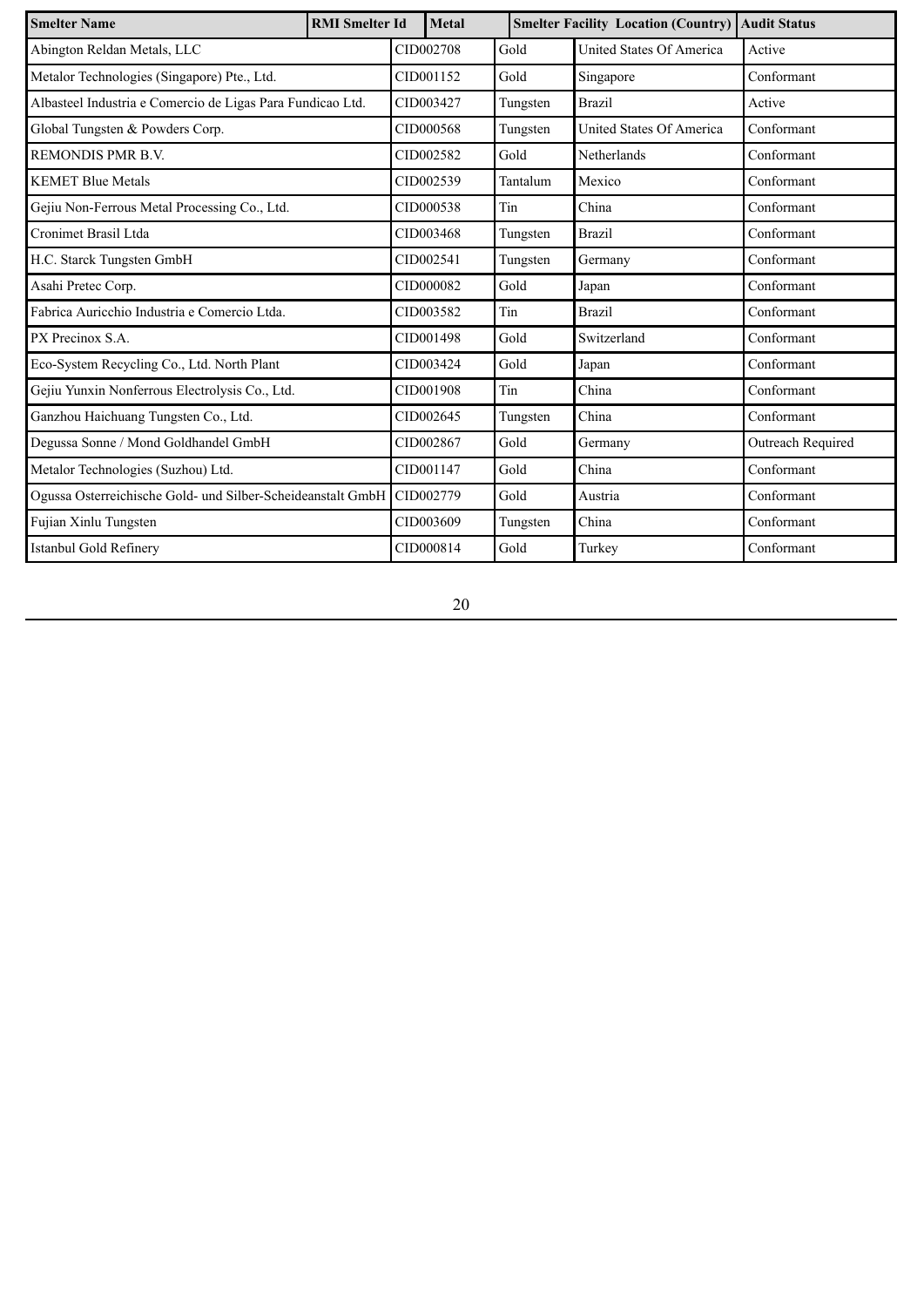| <b>Smelter Name</b>                          | <b>RMI</b> Smelter Id | Metal |          |          | <b>Smelter Facility Location (Country) Audit Status</b> |                  |
|----------------------------------------------|-----------------------|-------|----------|----------|---------------------------------------------------------|------------------|
| Italpreziosi                                 | CID002765             |       | Gold     |          | Italy                                                   | Conformant       |
| Morris and Watson                            | CID002282             |       | Gold     |          | New Zealand                                             | In Communication |
| Tin Technology & Refining                    | CID003325             |       | Tin      |          | <b>United States Of America</b>                         | Conformant       |
| H.C. Starck Co., Ltd.                        | CID002544             |       | Tantalum |          | Thailand                                                | Conformant       |
| Jiujiang Tanbre Co., Ltd.                    | CID000917             |       | Tantalum |          | China                                                   | Conformant       |
| Metal Concentrators SA (Pty) Ltd.            | CID003575             |       | Gold     |          | South Africa                                            | Conformant       |
| Torecom                                      | CID001955             |       | Gold     |          | Korea, Republic Of                                      | Conformant       |
| O.M. Manufacturing (Thailand) Co., Ltd.      | CID001314             |       | Tin      |          | Thailand                                                | Conformant       |
| <b>CRM</b> Synergies                         | CID003524             |       |          |          | Spain                                                   | Conformant       |
| Asahi Refining USA Inc.                      | CID000920             |       | Gold     |          | United States Of America                                | Conformant       |
| Ganzhou Seadragon W & Mo Co., Ltd.           | CID002494             |       |          | Tungsten | China                                                   | Conformant       |
| A.L.M.T. Corp.                               | CID000004             |       |          | Tungsten | Japan                                                   | Conformant       |
| PT Stanindo Inti Perkasa                     | CID001468             |       | Tin      |          | Indonesia                                               | Conformant       |
| $Cendres + Metaux S.A.$                      | CID000189             |       | Gold     |          | Switzerland                                             | Conformant       |
| Chimet S.p.A.                                | CID000233             |       | Gold     |          | Italy                                                   | Conformant       |
| Metalor USA Refining Corporation             | CID001157             |       | Gold     |          | United States Of America                                | Conformant       |
| <b>Emirates Gold DMCC</b>                    | CID002561             |       |          |          | <b>United Arab Emirates</b>                             | Conformant       |
| AngloGold Ashanti Corrego do Sitio Mineracao | CID000058             |       |          |          | <b>Brazil</b>                                           | Conformant       |
| H.C. Starck Smelting GmbH & Co. KG           | CID002550             |       | Tantalum |          | Germany                                                 | Conformant       |
| Tokuriki Honten Co., Ltd.                    | CID001938             |       | Gold     |          | Japan                                                   | Conformant       |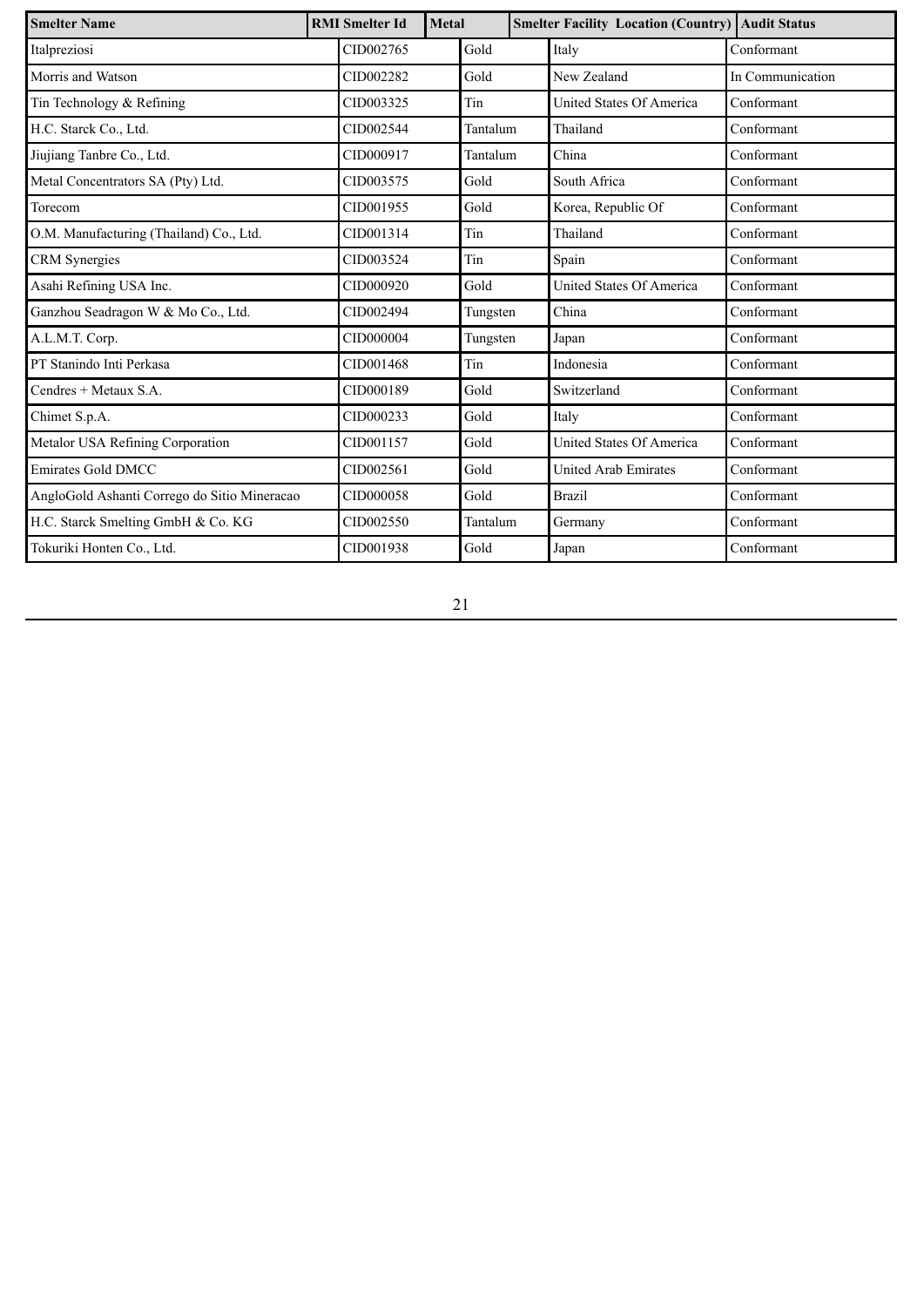| <b>Smelter Name</b>                                         | <b>RMI</b> Smelter Id | Metal     |  | <b>Smelter Facility Location (Country)</b> Audit Status |                                 |                   |               |            |
|-------------------------------------------------------------|-----------------------|-----------|--|---------------------------------------------------------|---------------------------------|-------------------|---------------|------------|
| Xinfeng Huarui Tungsten & Molybdenum New Material Co., Ltd. |                       | CID002830 |  | Tungsten                                                | China                           | Conformant        |               |            |
| Valcambi S.A.                                               |                       | CID002003 |  | Gold                                                    | Switzerland                     | Conformant        |               |            |
| Masan Tungsten Chemical LLC (MTC)                           |                       | CID002543 |  | Tungsten                                                | Viet Nam                        | Conformant        |               |            |
| <b>Bangalore Refinery</b>                                   |                       | CID002863 |  | Gold                                                    | India                           | Conformant        |               |            |
| Nadir Metal Rafineri San. Ve Tic. A.S.                      |                       | CID001220 |  | Gold                                                    | Turkey                          | Conformant        |               |            |
| Mitsubishi Materials Corporation                            |                       | CID001191 |  | Tin                                                     | Japan                           | Conformant        |               |            |
| OuantumClean                                                |                       | CID001508 |  | Tantalum                                                | <b>United States Of America</b> | Conformant        |               |            |
| Tanaka Kikinzoku Kogyo K.K.                                 |                       | CID001875 |  | Gold                                                    | Japan                           | Conformant        |               |            |
| FIR Metals & Resource Ltd.                                  |                       | CID002505 |  | Tantalum                                                | China                           | Conformant        |               |            |
| Jiangxi Yaosheng Tungsten Co., Ltd.                         |                       | CID002316 |  | Tungsten                                                | China                           | Conformant        |               |            |
| Caridad                                                     |                       | CID000180 |  | Gold                                                    | Mexico                          | Outreach Required |               |            |
| QG Refining, LLC                                            |                       | CID003324 |  | Gold                                                    | <b>United States Of America</b> | Outreach Required |               |            |
| Mitsubishi Materials Corporation                            |                       | CID001188 |  | Gold                                                    | Japan                           | Conformant        |               |            |
| United Precious Metal Refining, Inc.                        |                       | CID001993 |  | Gold                                                    | <b>United States Of America</b> | Conformant        |               |            |
| Aida Chemical Industries Co., Ltd.                          |                       | CID000019 |  | Gold                                                    | Japan                           | Conformant        |               |            |
| Metallurgical Products India Pvt., Ltd.                     |                       | CID001163 |  | Tantalum                                                | India                           | Conformant        |               |            |
| KGHM Polska Miedz Spolka Akcyjna                            |                       | CID002511 |  | Gold                                                    | Poland                          | Conformant        |               |            |
| NH Recytech Company                                         |                       | CID003189 |  | Gold                                                    | Korea, Republic Of              | Conformant        |               |            |
| LSM Brasil S.A.                                             |                       | CID001076 |  |                                                         |                                 | Tantalum          | <b>Brazil</b> | Conformant |
| Hunan Chunchang Nonferrous Metals Co., Ltd.                 |                       | CID000769 |  | Tungsten                                                | China                           | Conformant        |               |            |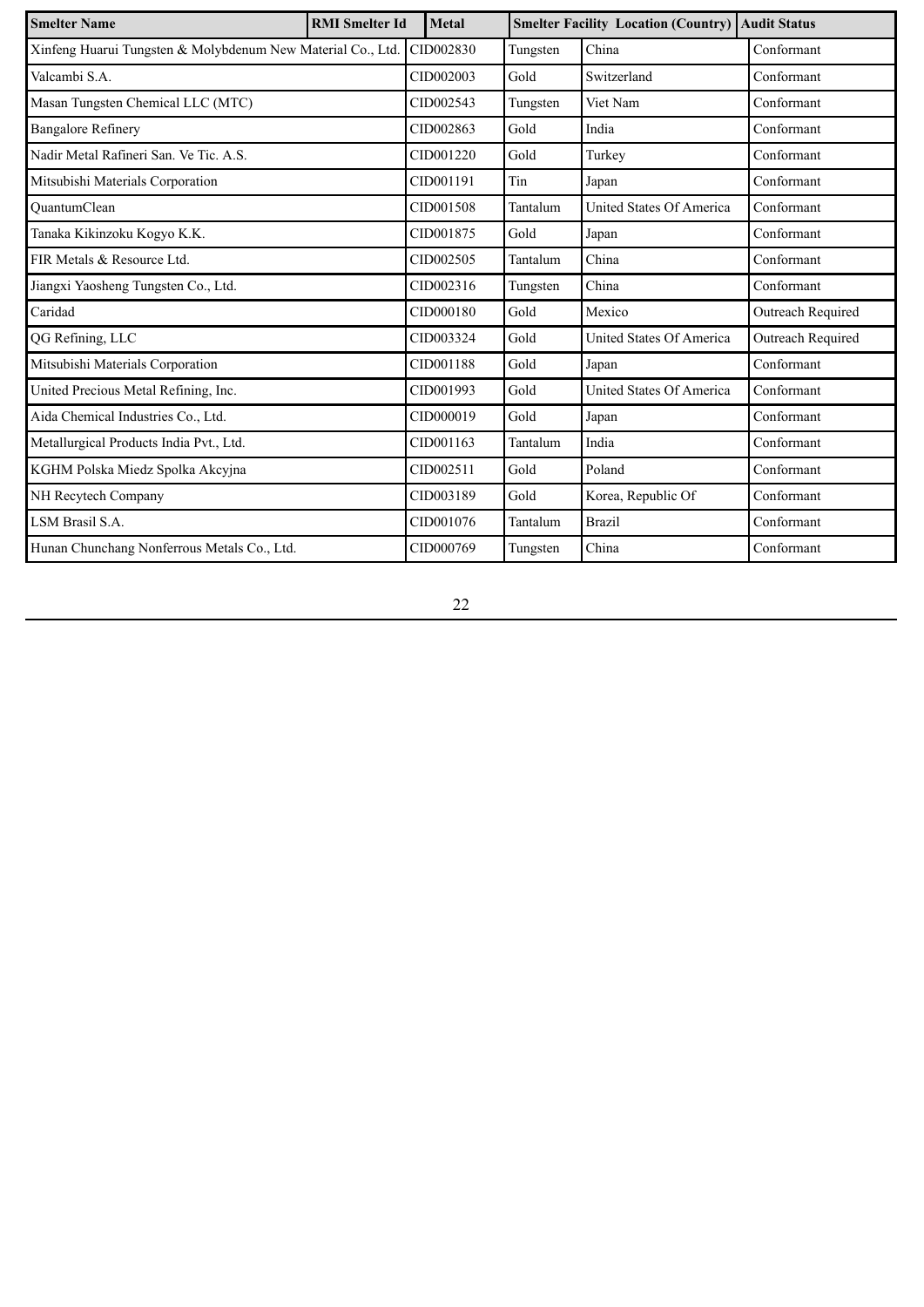| <b>Smelter Name</b>                               | <b>RMI</b> Smelter Id | <b>Metal</b> |          | <b>Smelter Facility Location (Country)</b> | <b>Audit Status</b> |
|---------------------------------------------------|-----------------------|--------------|----------|--------------------------------------------|---------------------|
| H.C. Starck Hermsdorf GmbH                        | CID002547             |              | Tantalum | Germany                                    | Conformant          |
| Mineracao Taboca S.A.                             | CID001173             |              | Tin      | <b>Brazil</b>                              | Conformant          |
| PT Refined Bangka Tin                             | CID001460             |              | Tin      | Indonesia                                  | Conformant          |
| Xiamen Tungsten (H.C.) Co., Ltd.                  | CID002320             |              | Tungsten | China                                      | Conformant          |
| PT Menara Cipta Mulia                             | CID002835             |              | Tin      | Indonesia                                  | Conformant          |
| Chenzhou Yunxiang Mining and Metallurgy Co., Ltd. | CID000228             |              | Tin      | China                                      | Conformant          |
| XinXing HaoRong Electronic Material Co., Ltd.     | CID002508             |              | Tantalum | China                                      | Conformant          |
| PT Sariwiguna Binasentosa                         | CID001463             |              | Tin      | Indonesia                                  | Conformant          |
| Hunan Chenzhou Mining Co., Ltd.                   | CID000766             |              | Tungsten | China                                      | Conformant          |
| Gold Refinery of Zijin Mining Group Co., Ltd.     | CID002243             |              | Gold     | China                                      | Conformant          |
| Aurubis AG                                        | CID000113             |              | Gold     | Germany                                    | Conformant          |
| Kennametal Fallon                                 | CID000966             |              | Tungsten | United States Of America                   | Conformant          |
| Shandong Zhaojin Gold & Silver Refinery Co., Ltd. | CID001622             |              | Gold     | China                                      | Conformant          |
| PT Prima Timah Utama                              | CID001458             |              | Tin      | Indonesia                                  | Conformant          |
| PAMP S.A.                                         | CID001352             |              | Gold     | Switzerland                                | Conformant          |
| Sumitomo Metal Mining Co., Ltd.                   | CID001798             |              | Gold     | Japan                                      | Conformant          |